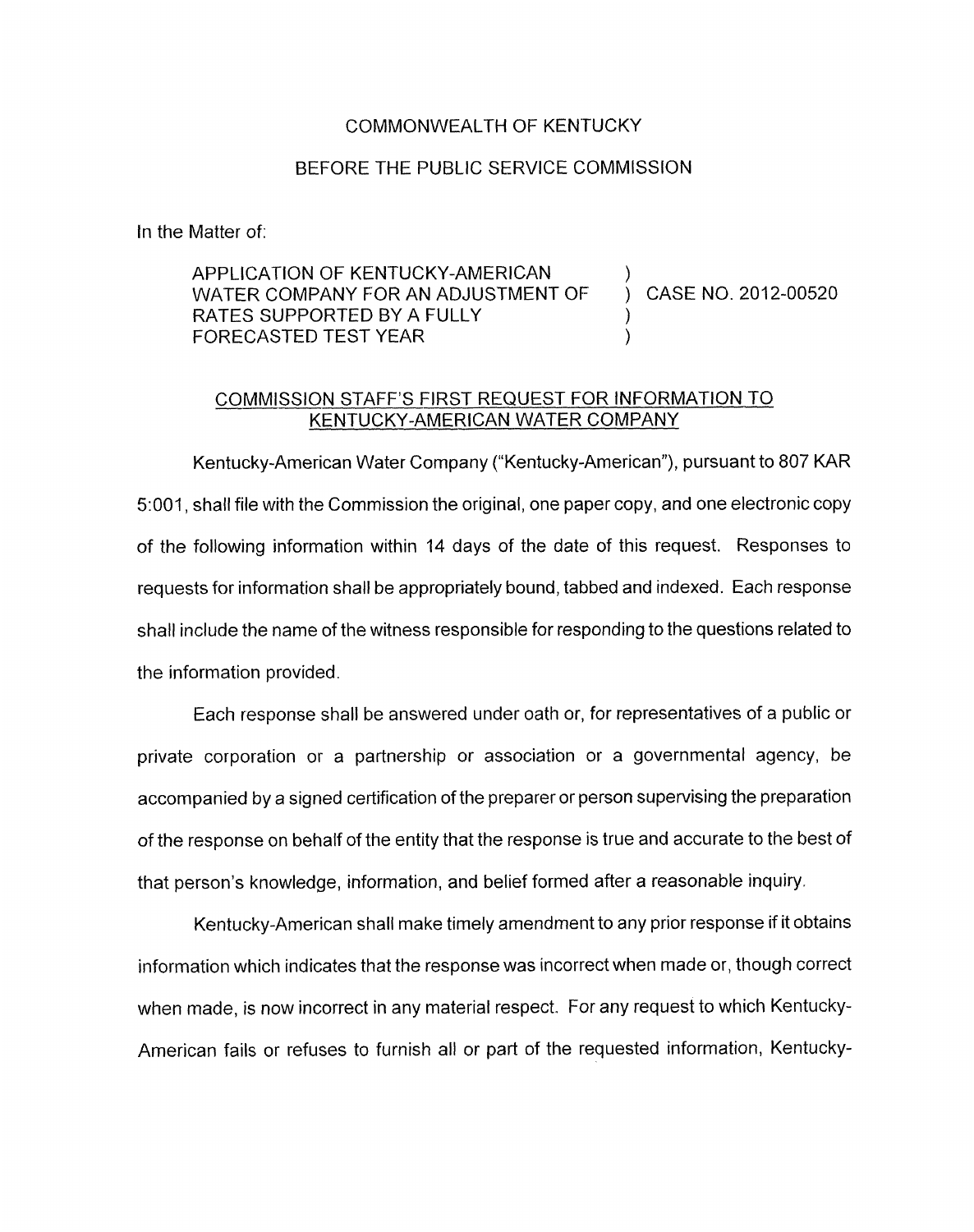American shall provide a written explanation of the specific grounds for its failure to completely and precisely respond.

Careful attention should be given to copied material to ensure that it is legible. When the requested information has been previously provided in this proceeding in the requested format, reference may be made to the specific location of that information in responding to this request.

 $1<sup>1</sup>$ List each of Kentucky-American's sewer facilities.

*2.*  List each Kentucky-American facility and contract operation that is not subject to the Commission's regulation.

3. a. Provide a copy of the workpapers and calculations that Kentucky-American used to develop its forecasted test-period financial information.

b. State all assumptions that Kentucky-American used to develop its forecasted test-period financial information.

c. Provide the workpapers, calculations, and assumptions requested in Item 3(a) in Microsoft Excel format.

**4.** a. State whether Kentucky-American's internal accounting manuals, directives, policies, and procedures, that were submitted in Case No. 2010-00036,<sup>1</sup> have been modified, amended, or replaced.

b. If any of the documents identified in Item *3(a)* have been modified, amended, or replaced, provide a complete copy of the current document and identify the sections that differ from the document provided in Case No. 2010-00036.

<sup>&</sup>lt;sup>1</sup> Case No. 2010-00036, *Application of Kentucky-American Water Company for an Adjustment of Rates Supported by a Fully Forecasted Test Year (Ky. PSC Dec. 14, 2010). Kentucky-American's Response* to the Commission Staff's First *Set* of information Requests, Item 2, filed July 8, 2010.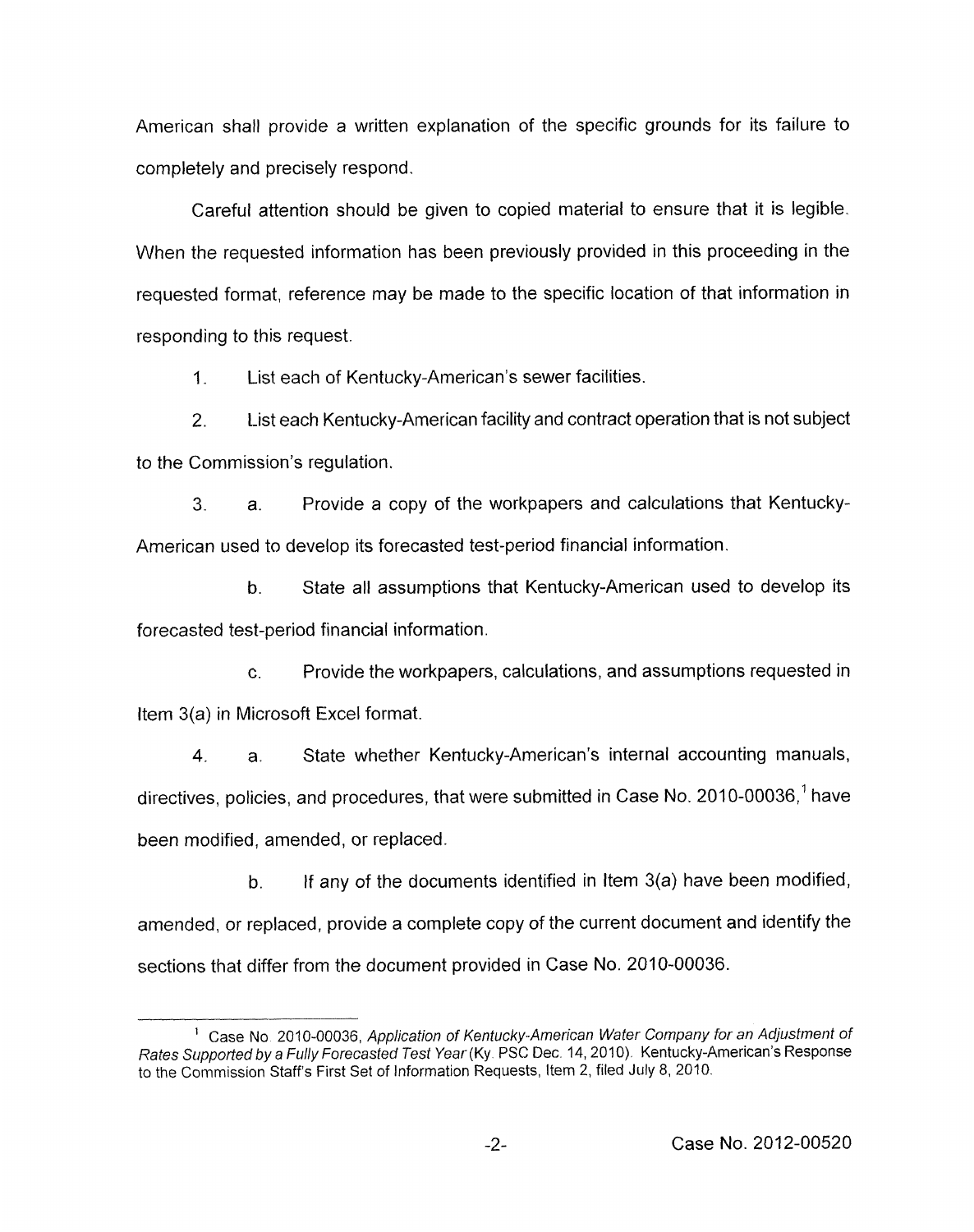*5.* Provide a complete copy of all Kentucky-American budget instructions, assumptions, directives, manuals, policies and procedures, time lines, and descriptions of budget procedures.

6. a. Provide a comparison of Kentucky-American's monthly operating budgets to the actual results, by account, for each of the following calendar years: 2008 through 2011. Kentucky-American's response shall include comparisons for the following major expense categories:

- (1) Fuel and Power Expense;
- (2) Chemical Expense;
- (3) Management Fee Expense;
- **(4)** Customer Accounting Expense;
- (5) General Office Expense;
- (6) Miscellaneous Expense; and
- (7) Maintenance Expense.

b. Provide, for each yearly account variance that exceeds 5 percent, a detailed explanation for the variance.

*7.* Provide a reconciliation and a detailed explanation of each difference, if any, in the capitalization and the net investment rate base of Kentucky-American for the base period.

8. Provide a rate base, capital structure, and statement of income for Kentucky-American for the most recent actual 12-month period at the time of the company's application for rate adjustment and for the base period used in the company's application.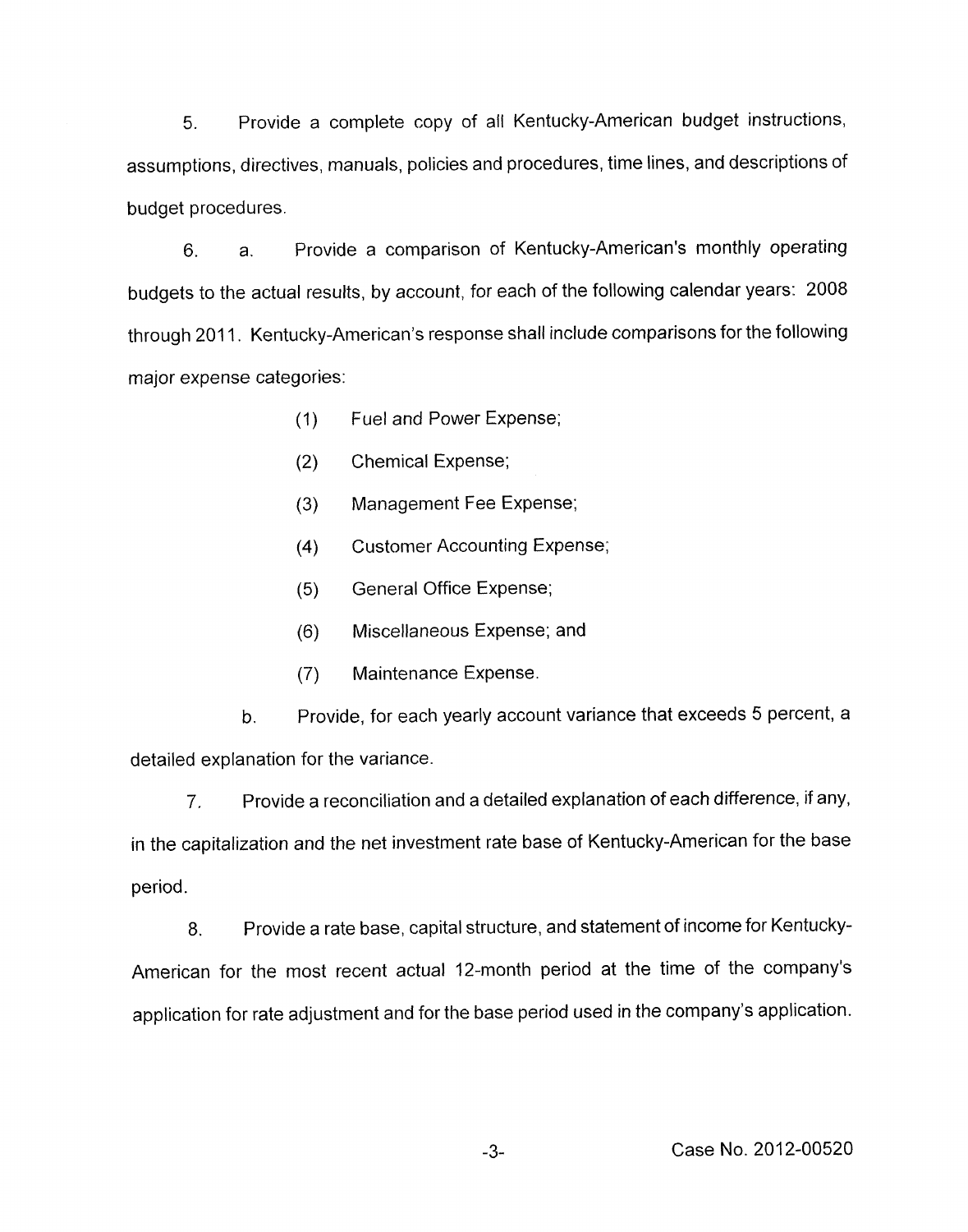Provide detailed explanations necessary to reconcile this information with the filed baseperiod revenue-requirement information.

9. Describe the process that Kentucky-American uses to plan and approve construction projects.

10. Provide Kentucky-American's long-term construction planning program in effect as of the date of the filing of Kentucky-American's application.

11. a. For each construction project that Kentucky-American has commenced from January 1, 2002 through December 31, 2011, provide the information listed below in the format contained in Schedule 1:

- (I) Project number;
- (2) Project title and description;
- (3) Annual actual cost;
- (4) Annual original budgeted cost;
- (5) Variance between annual actual cost and annual original budgeted cost in dollars;
- *(6)* Variance between annual actual cost and annual original budgeted cost as a percentage;

*(7)* Percentage of total construction budget that proposed project comprises for the budgeted year;

- (8) Total actual project cost;
- (9) Total budgeted project cost;
- (10) Variance between total actual project cost and total budgeted

project cost;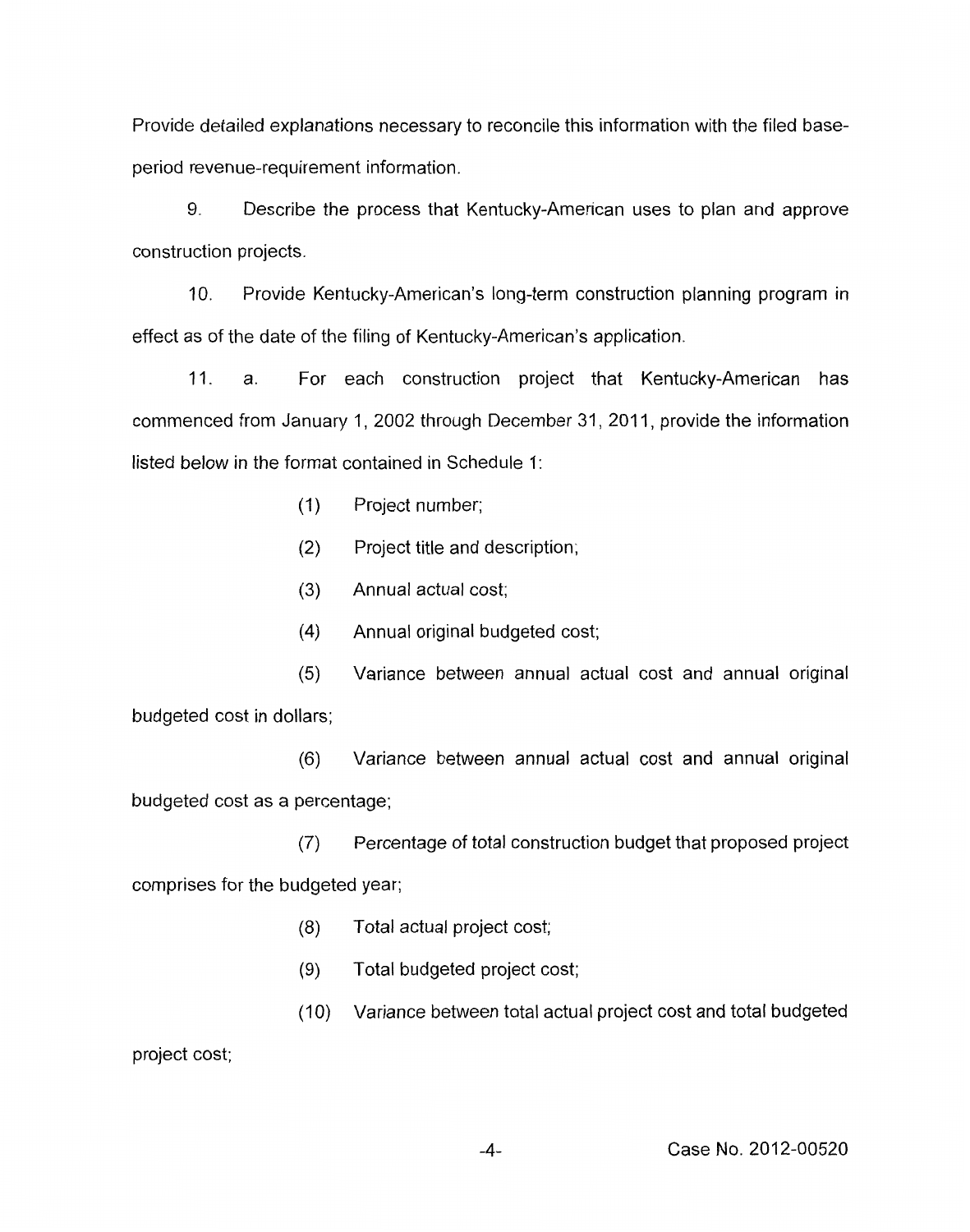(1 1) Date the original budget projected the project to start;

 $(12)$  Date the original budget projected the project to be completed;

(13) Date construction of project actually commenced; and

(14) Date construction of the project was actually completed.

For each project in which a variance between actual and budgeted cost occurred, or in which a delay in its start or completion occurred, describe the variance or delay and the reasons for such variance or delay. h.

c. Provide the information requested in  $11(a)$  and  $11(b)$  for the calendar year 2012 when available.

d. Provide a copy of the construction budget variance information requested in Item 11(a) and 11(c) on a CD-ROM in Microsoft Excel format.

12. Provide, in the format provided as Schedule 2, an analysis of the Construction Work in Progress as defined in the Uniform System of Accounts for the 12 month period preceding the base period, the base period, and the forecasted test period.

13. For each construction project listed in Kentucky-American's response to Item 10, provide the information listed below in the format contained in Schedule 3:

a. Project number;

b. Date on which construction began;

c. Estimated date of project completion;

d. Time elapsed since the beginning of construction as a percentage of total estimated time of construction;

> e. Original budget estimate of project's cost;

f. Most recent budget estimate of project's cost;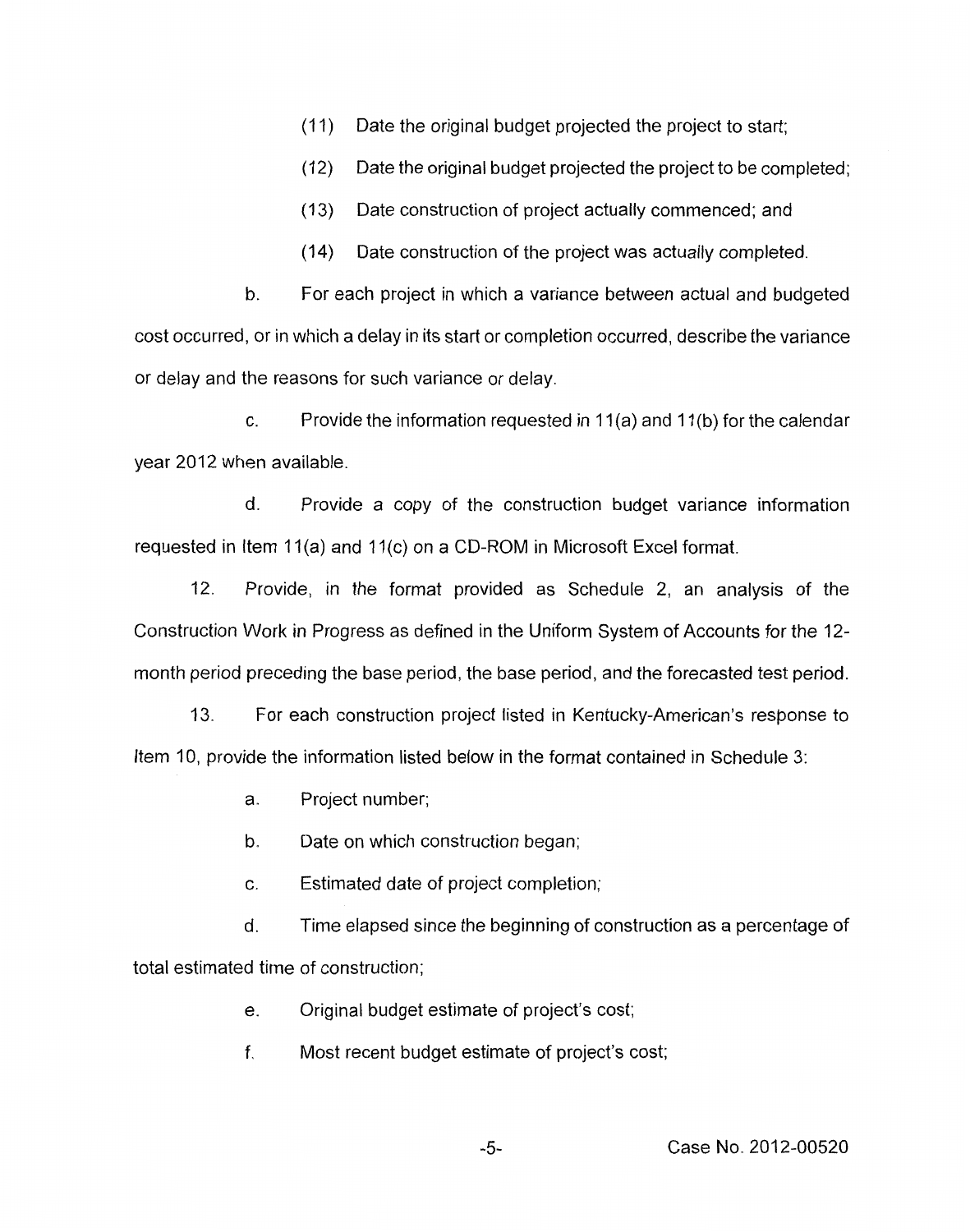g. Total expenditure on project; and

h. Total project expenditure as percentage of total budgeted estimate.

Provide a copy of all schedules presented in the cost-of-service study, electronically, in Microsoft Excel format, allowing for the review of and unrestricted access to the underlying formulas. 14.

15. a. Provide Kentucky-American's budgeted and actual regular wages, overtime wages, and total wages by employee group, by month, for the most recent two years available in the format provided as Schedule 4. Kentucky-American shall supplement its response as further information becomes available.

b. the reasons for the variance. For each variance that exceeds 5 percent in a monthly period, state

16. Provide a complete copy of all wage, compensation, and employee benefits studies, analyses, and surveys that Kentucky-American has conducted, commissioned, or used.

17. State for each employee group the amounts, percentages of increase, and effective dates for general wage increases and, separately, for merit increases granted for calendar years 2009, 2010, and 2011, the base period and the forecasted period.

18. a. Identify the amounts of incentive pay that are included in base year and forecasted labor. Describe the incentive pay plans and explain why such a plan is necessary and reasonable.

b. List each Kentucky-American employee who is eligible to participate in the incentive pay program.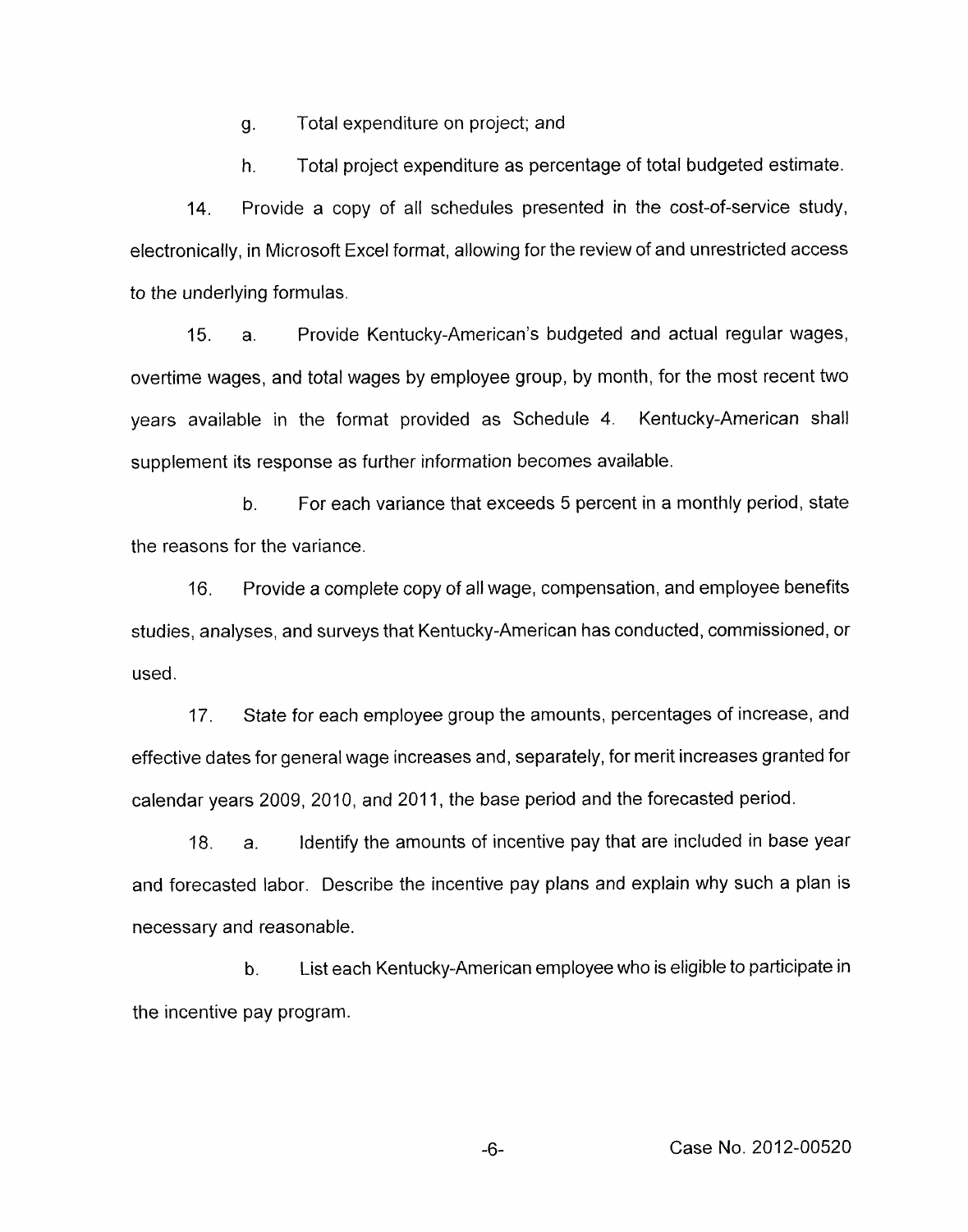c. State the level of incentive pay awarded to all individuals participating in the program for the previous five calendar years compared to the level of incentive pay available to each participant in the forecasted period.

d. For the previous five calendar years, provide a comparison of the incentive pay that was budgeted to the actual amounts paid in each year. Include detailed explanations for any variance between the budgeted and actual payments.

19. a. Provide complete details of each early retirement plan and employeereduction program that Kentucky-American or American Water Works Company ("American Water") intends to offer to its employees during the base period and the forecasted test period.

b. For each program listed above, provide all cost-benefit analyses or studies upon which the program is based.

20. a. List all fringe or other employee benefits available to Kentucky-American employees and indicate which benefits, if any, are limited to management employees.

b. For each benefit listed above, state the expected cost of each benefit in the base period and the forecasted test period and its historical cost for each of the two years preceding the base period.

c. List each change in fringe or other employee benefits or the availability of such benefits that has occurred within two years of the start of the base period.

21. List separately the budgeted and actual number of full- and part-time employees by employee group, by month and by year, for the five years immediately preceding the base period, the base period, and the forecasted period.

-7- Case No. 2012-00520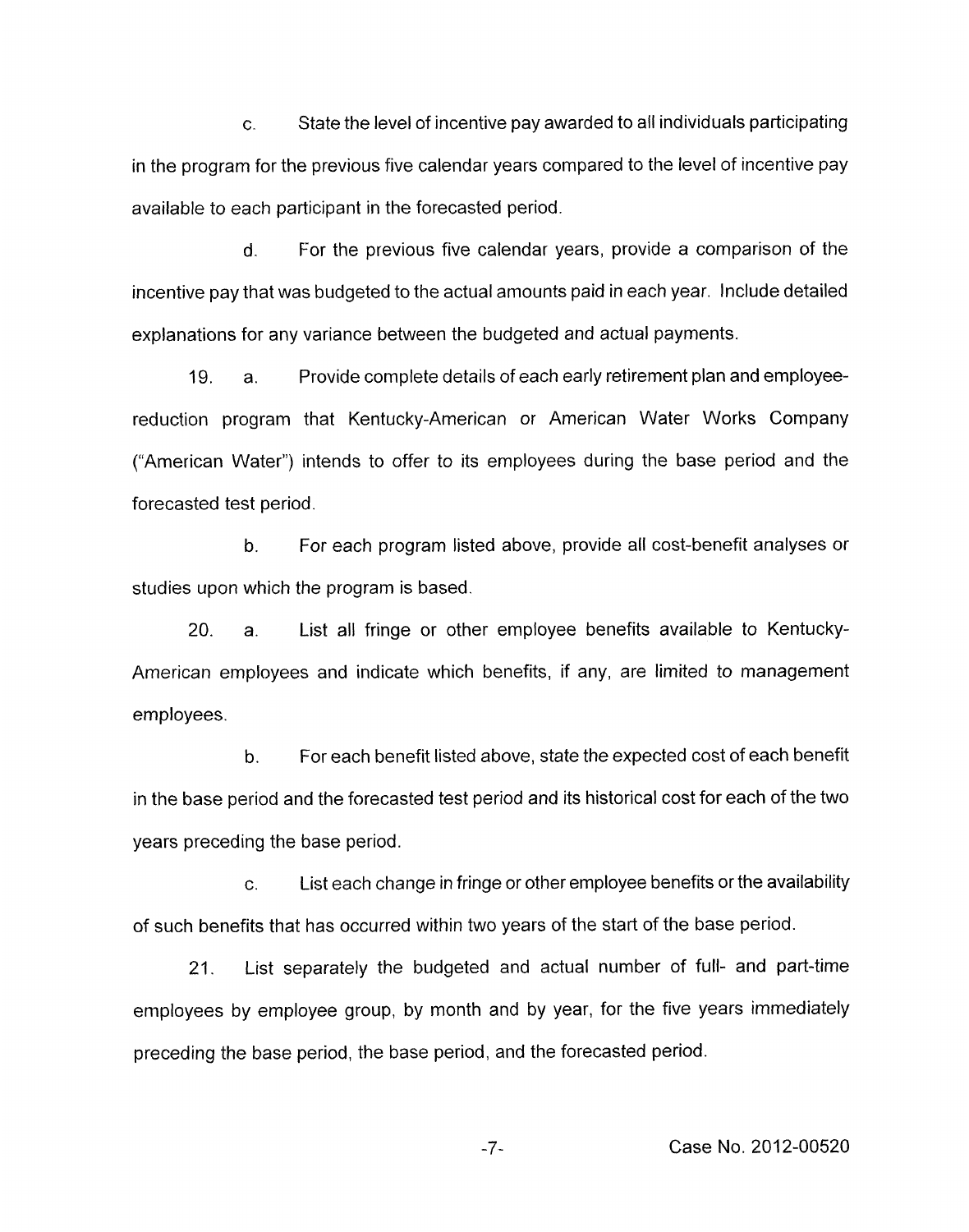22. Provide a detailed description of each Other Post-retirement Employee Benefits package that Kentucky-American or American Water provides to Kentucky-American employees.

*23.* Provide all employment contracts between Kentucky-American and its nonmanagement employees that are currently in effect and the most recent contracts previously in effect.

24. Provide a complete copy of each group medical insurance policy that Kentucky-American currently maintains for its employees.

25. a. Provide, for each major functional plant property group or account in the format shown in Schedule 5, the following:

- (1) Plant beginning balances;
- (2) Plant ending balances;
- (3) Gross additions occurring in the forecasted test period;
- (4) Retirements occurring in the forecasted test period; and
- (5) Transfers for Kentucky-American occurring in the forecasted

test period.

b. For any account in which transfers regularly occur in the normal course

of business, provide a general description of the nature of the transfers.

26. Provide, in the format shown in Schedule 6 for each property leased to the utility or improvement to leased property, the following:

- a. An identification or reference number;
- b. A description of the property's type and use;
- c. The name of the lessor;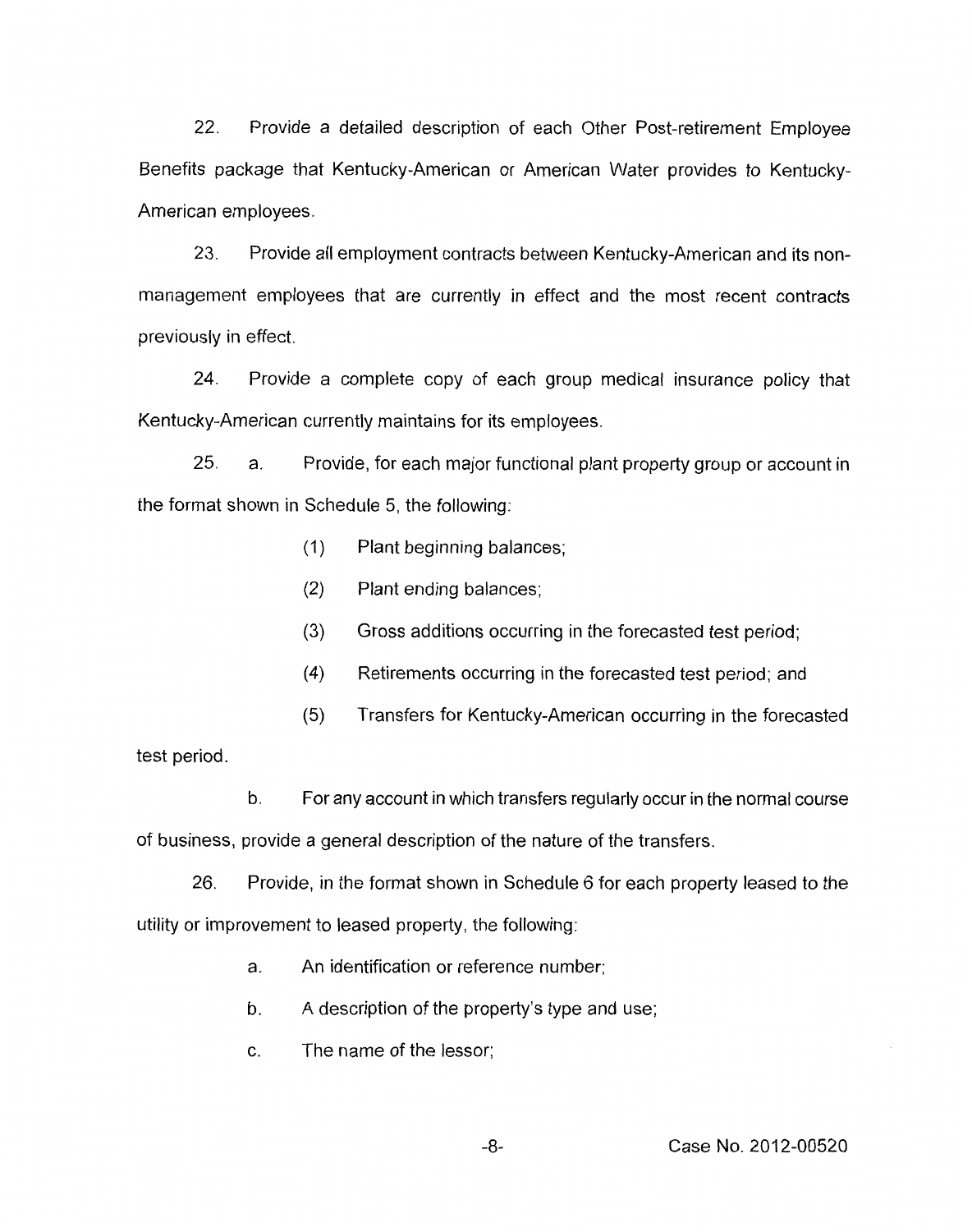d. The frequency of lease payments;

e. The amount of each lease payment;

f. payments; and The original value of the property, together with annual lease

g. capitalize the lease payment. An explanation of the method that Kentucky-American uses to

27. use, the following: Provide, in the format shown in Schedule 7 for each property held for future

- a. A description of the property;
- b. The date of its acquisition;
- c. Its original cost;
- d. Its accumulated depreciation;
- e. Its expected in-service date; and
- f. Its expected use.

Provide the information in the format listed in Schedule 8 regarding Certain Deferred Credits, Accumulated Deferred Income Taxes, and Other Rate Base items included in the forecasted test-period rate base. 28.

29. Provide the following (original cost) monthly account balances and a calculation of the average (13-month) account balances for total company and jurisdictional operations:

- a. Plant in Service;
- b. Plant Purchased or Sold;
- c. Property Held for Future Use;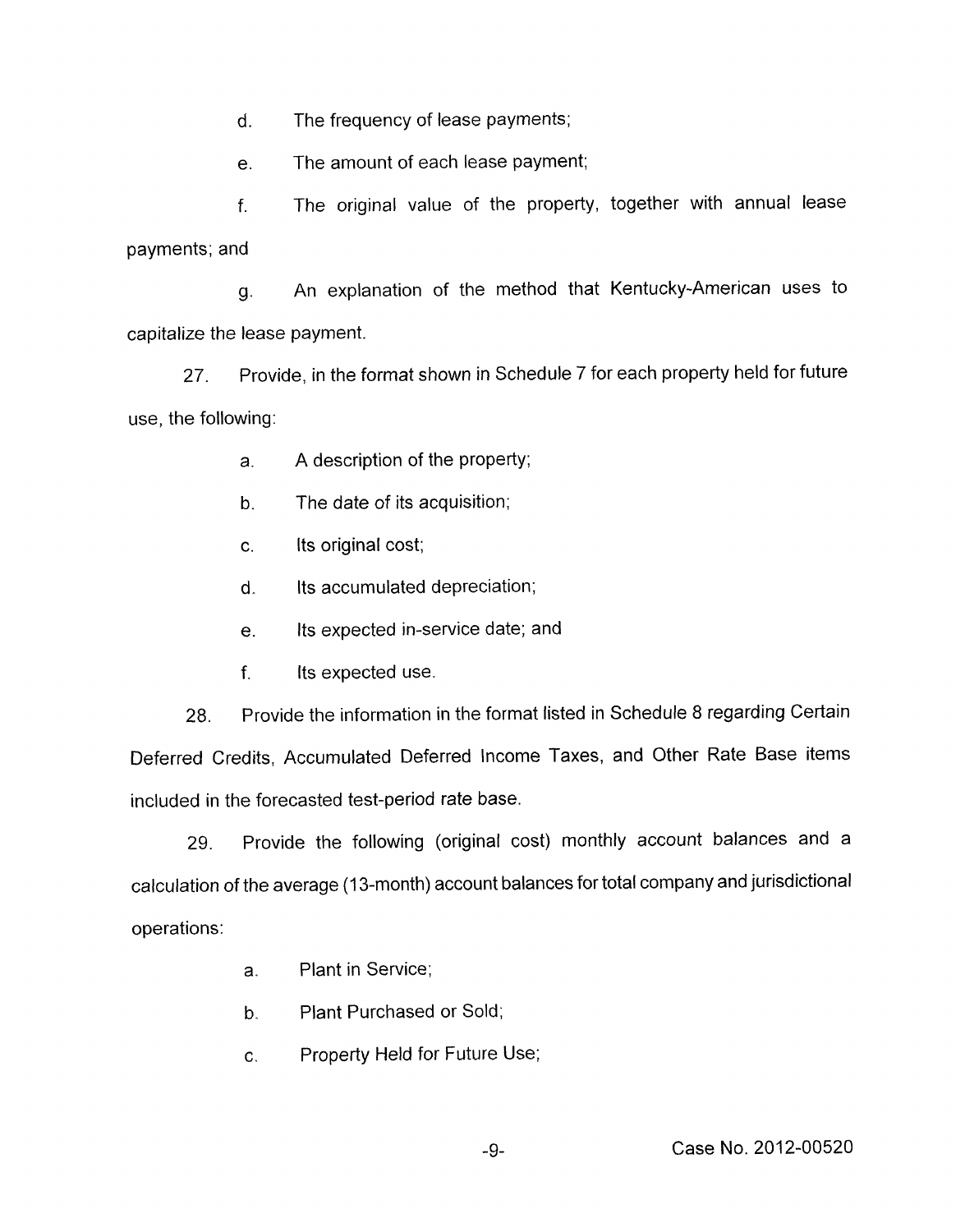d. Construction Work in Progress ("CWIP") (Separate this balance into CWIP eligible for capitalized interest and other CWIP.);

- e. Completed Construction Not Classified;
- f. Accumulated Depreciation and Amortization;
- g. Plant Acquisition Adjustment;
- h. Amortization of Utility Plant Acquisition Adjustment;
- **I.** Materials and Supplies;
- 1, Balance in Accounts Payable Applicable to each account in (i) above

(If actual cannot be determined, give reasonable estimate.);

- **k.**  Unamortized Investment Tax Credit-Pre-Revenue Act of 1971;
- I. Unamortized Investment Tax Credit-Revenue Act of 1971:
- m. Accumulated Deferred Income Taxes;
- n. Summary of Customer, Deposits;
- *0.*  Computation and Development of Minimum Cash Requirements;
- p. Balance in Accounts Payable Applicable to amounts included in utility

plant in service (If actual cannot be determined, provide a reasonable estimate.);

q. Balance in Accounts Payable Applicable to prepayments by major category or subaccount;

r. Balance in Accounts Payable applicable to amounts included in plant under construction (If actual cannot be determined, provide a reasonable estimate.); and

s. All Current Assets and Current Liability accounts not included above.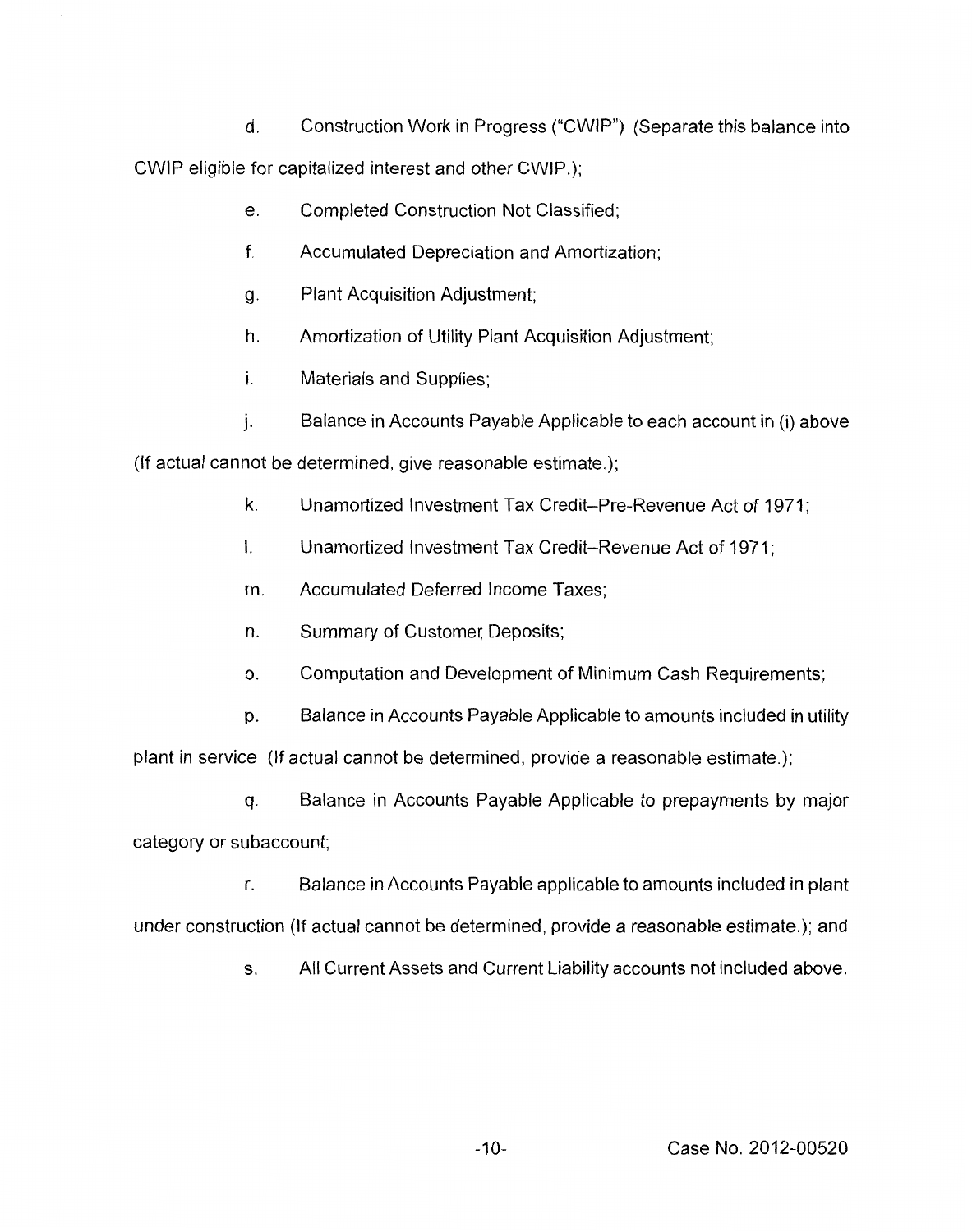30. Provide a calculation of federal and state income tax expense, including a reconciliation of book to taxable income, for the base period and the forecasted period in the format shown in Schedule 9.

31. Provide a trial balance as of the last day of the base period showing account number, account title, and actual base period accounts. All income statement accounts should show activity for 12 months.

32. Provide a copy of the current service contract between Kentucky-American and American Water Works Service Company.

33. a. Provide a copy of each service agreement or contract that Kentucky-American has with an affiliate company.

b. Describe in detail the pricing policies of Kentucky-American and its affiliates with regard to affiliate company transactions.

34. a. List and describe each service that each affiliated company renders to Kentucky-American.

b. For each service listed above, describe the benefit(s), if any, that Kentucky-American derives from the provision of this service from the affiliate.

*35.* Provide a comprehensive list and detailed description of the services that Kentucky-American has provided to affiliated companies.

36. Provide a list, with descriptions, of all activities, initiatives, or programs undertaken or continued by Kentucky-American since its last general rate case for the purpose of minimizing costs or improving the efficiency of its operations or maintenance activities.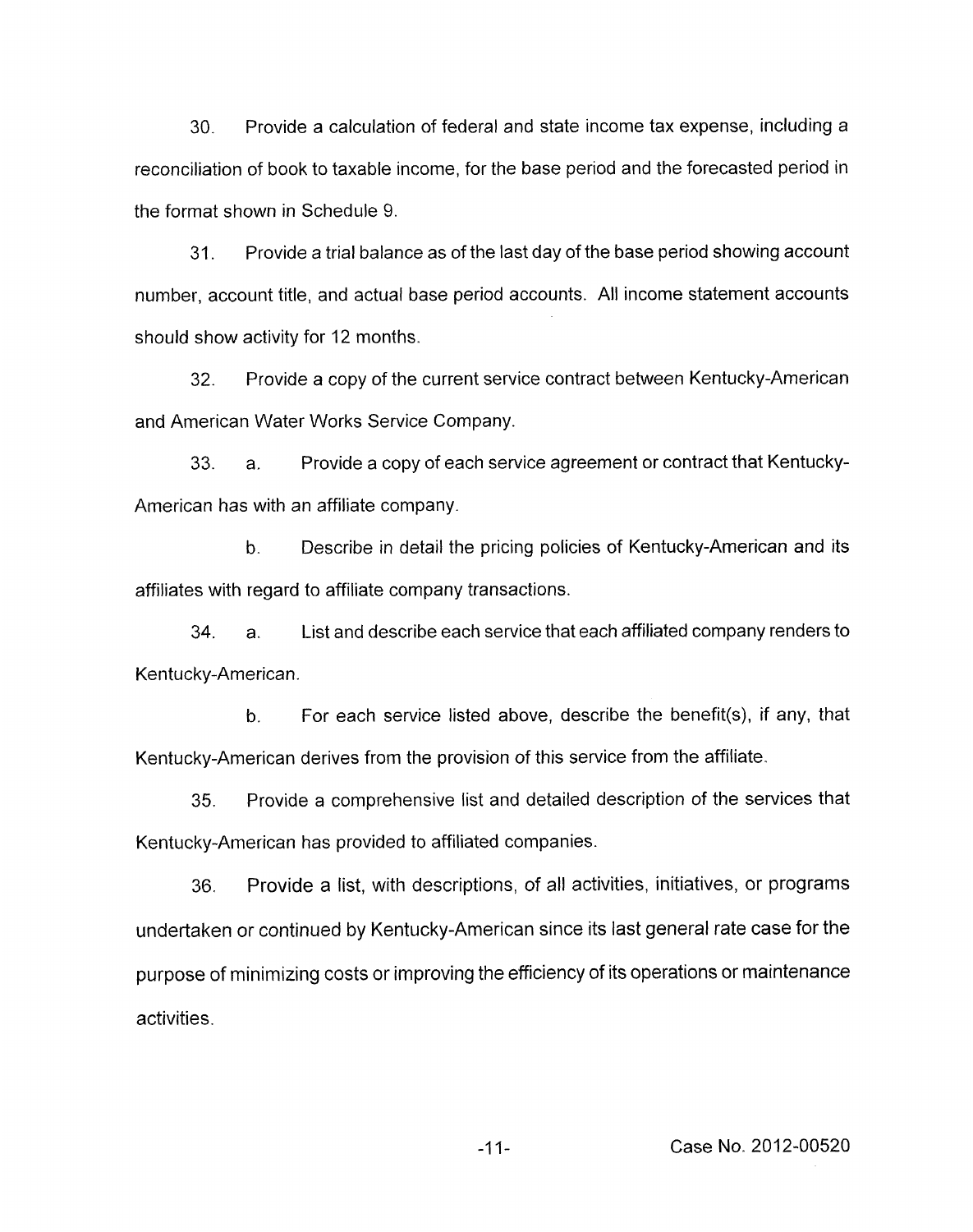37. State whether Kentucky-American has developed a written plan or procedure for managing its electricity usage. Provide a copy of this plan or procedure. If no plan or procedure presently exists, explain why Kentucky-American lacks a written plan.

38. State whether Kentucky-American has had a comprehensive energy audit performed on its facilities and operations. If an audit has been performed, provide a copy of the audit report. If no comprehensive energy audit has been performed, explain why Kentucky-American has not performed such an audit.

39. a. established to reduce: Describe in detail each target and goal that Kentucky-American has

- (1) Electricity Usage;
- (2) Electric Demand;
- (3) Power Purchase Costs; and
- (4) Greenhouse Gas Emissions.

Identify all specific performance measures Kentucky-American will use to evaluate its progress towards meeting the targets established in 39(a). Include a description of the process Kentucky-American used in developing its targets and goals. b.

c. State whether Kentucky-American has a written procedure to monitor its progress in meeting the targets and goals listed in 39(a). Provide a copy if a written procedure exists.

40. Describe how Kentucky-American evaluates electricity use and cost criteria when developing its capital improvement plan.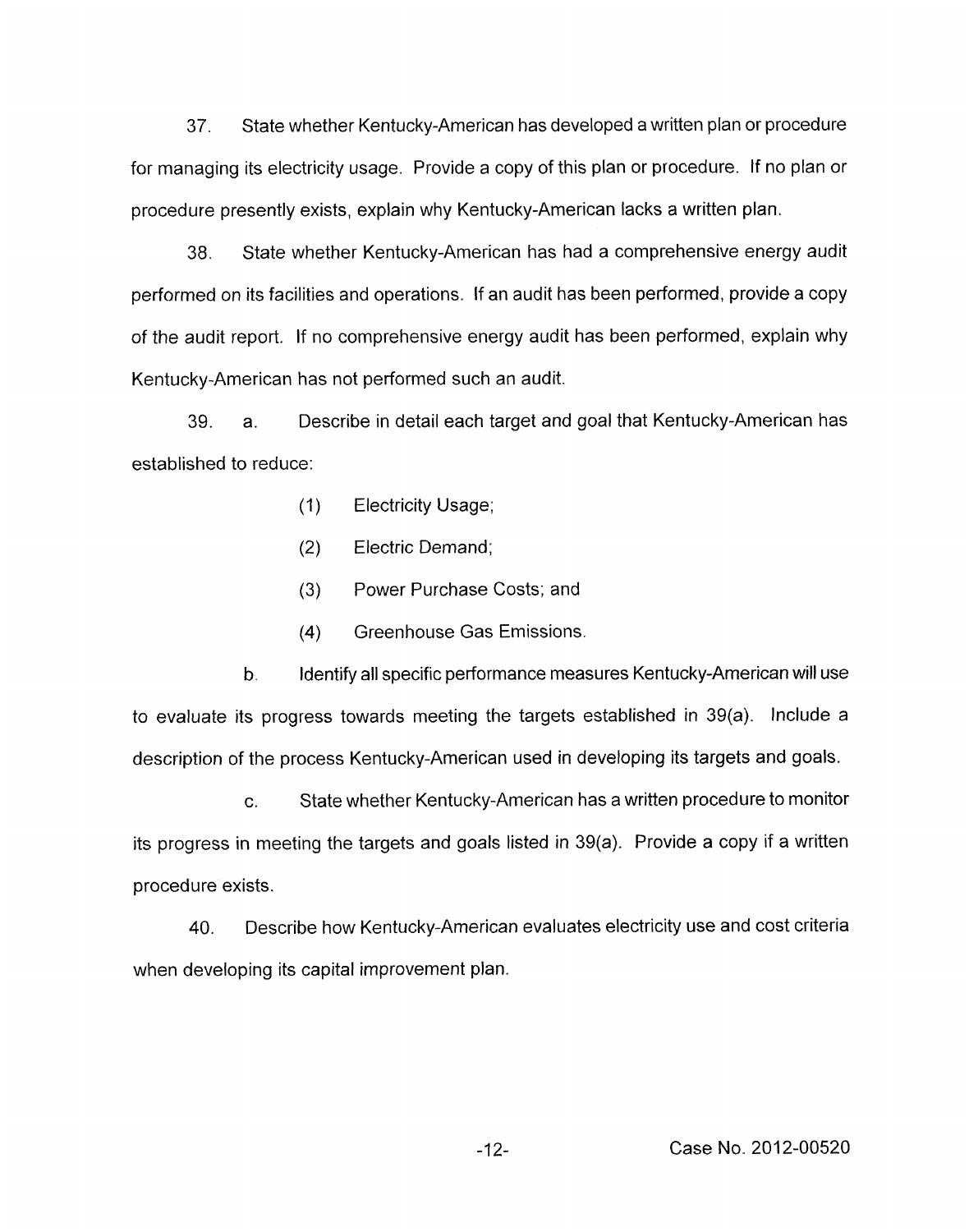41. Describe how Kentucky-American evaluates electricity use when considering the construction of new treatment systems.

42. a. Provide a detailed description of each reorganization that has occurred either at the corporate or service company level that has affected Kentucky-American's operations.

b. Quantify the effect each reorganization has had on Kentucky-American's reallocation of cost from the corporate or service company level. Provide all workpapers, show all calculations, and state assumptions used to prepare the response.

Jeff

Executive Director Publid Service Commission P.O. Box 615 Frankfort, KY 40602

 $\mu$  0 9 2013 DATED

cc: Parties of Record

Case No. 2012-00520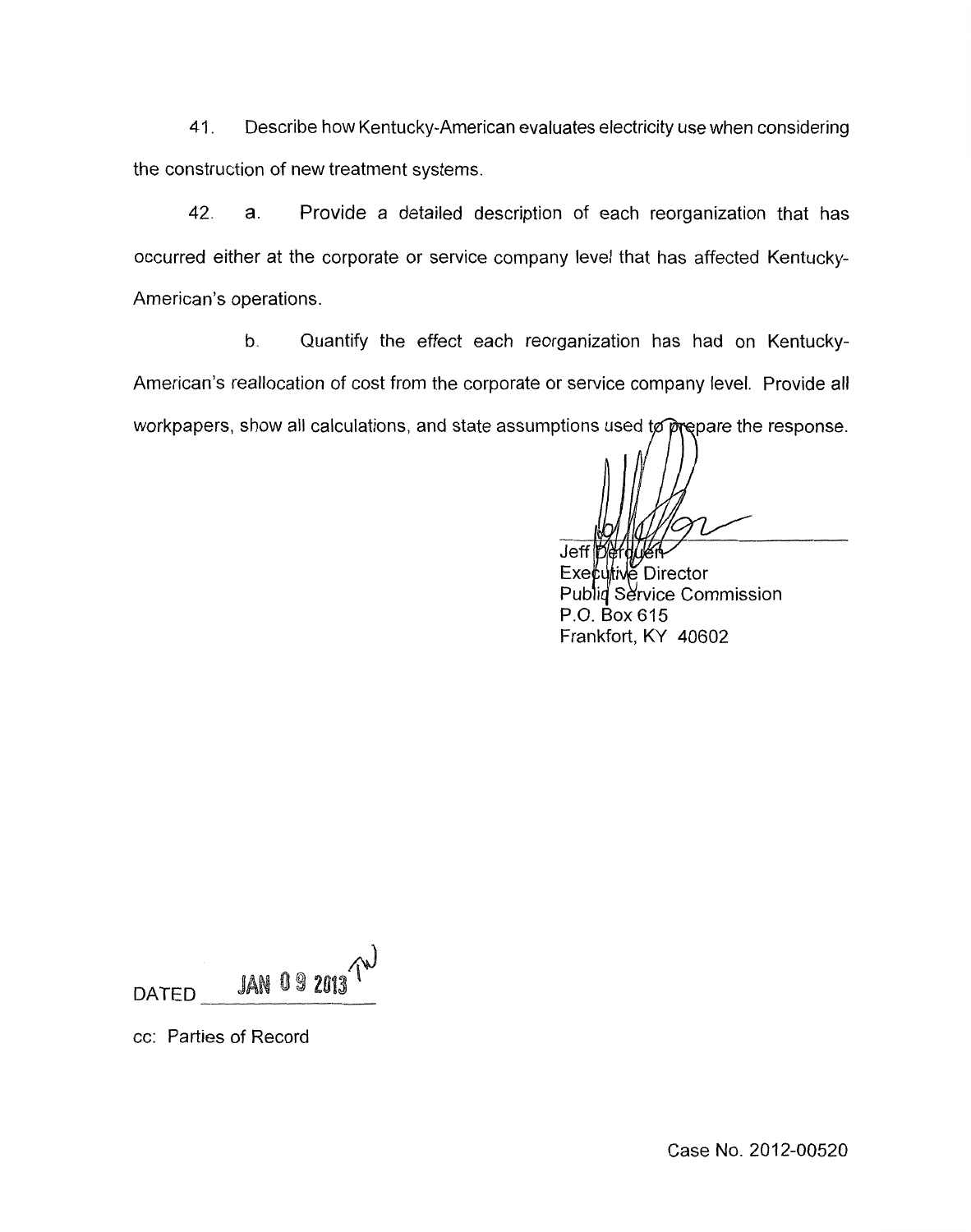|                                                                                                                                                     |                                                                   |                          |                              |                           |                           | Kentucky-American<br>Case No. 2012-00520<br><b>Construction Projects</b> |                                    |                                    |                                  |                                            |                                          |                         |                       |
|-----------------------------------------------------------------------------------------------------------------------------------------------------|-------------------------------------------------------------------|--------------------------|------------------------------|---------------------------|---------------------------|--------------------------------------------------------------------------|------------------------------------|------------------------------------|----------------------------------|--------------------------------------------|------------------------------------------|-------------------------|-----------------------|
| As of<br>Schedule 1<br>Page 1 of 1<br>Base Period ___Forecasted Period<br>Witness Responsible:<br>Type of Filing: ___Original ___Updated ___Revised |                                                                   |                          |                              |                           |                           |                                                                          |                                    |                                    |                                  |                                            |                                          |                         |                       |
| Project<br>No.                                                                                                                                      | Workpaper Reference No(s).<br>Project<br><b>Title/Description</b> | Annual<br>Actual<br>Cost | Annual<br>Original<br>Budget | Variance<br>In<br>Dollars | Variance<br>As<br>Percent | Percent<br>Of<br>Budget                                                  | Total<br>Actual<br>Project<br>Cost | Total<br>Budget<br>Project<br>Cost | Variance<br>In<br><b>Dollars</b> | Date<br>Original<br><b>Budget</b><br>Start | Date<br>Original<br><b>Budget</b><br>End | Date<br>Actual<br>Start | Date<br>Actual<br>End |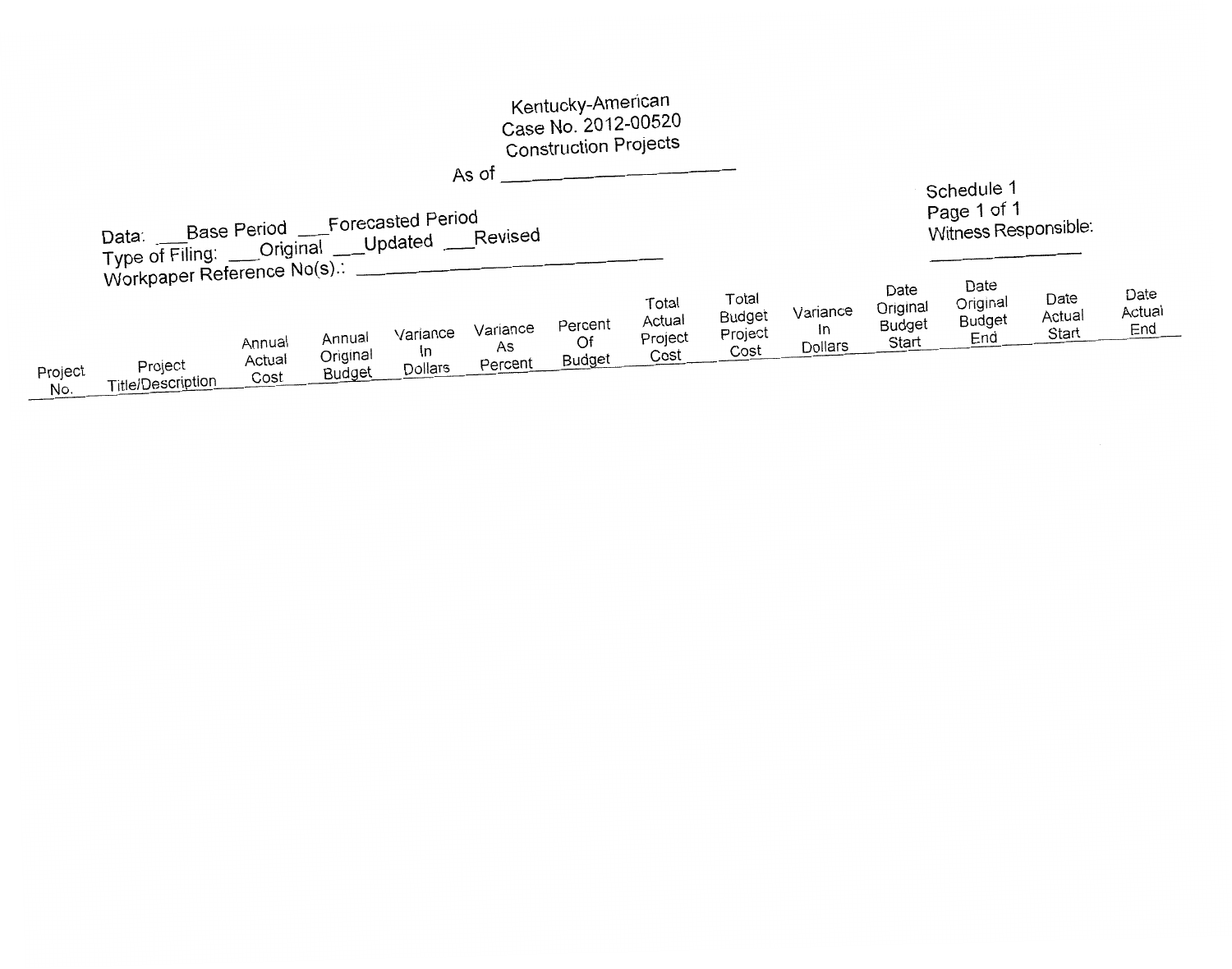# Kentucky-American Case No. 2012-00520 **Construction Work in Progress**

As of  $\qquad \qquad$   $\qquad \qquad$   $\qquad$   $\qquad$   $\qquad$   $\qquad$   $\qquad$   $\qquad$   $\qquad$   $\qquad$   $\qquad$   $\qquad$   $\qquad$   $\qquad$   $\qquad$   $\qquad$   $\qquad$   $\qquad$   $\qquad$   $\qquad$   $\qquad$   $\qquad$   $\qquad$   $\qquad$   $\qquad$   $\qquad$   $\qquad$   $\qquad$   $\qquad$   $\qquad$   $\qquad$   $\qquad$   $\qquad$   $\qquad$   $\qquad$ 

Schedule 2 Page 1 of 1<br>Witness Responsible:

|             |                |                                  |                               | <b>Accumulated Costs</b>                      |                                        |                              | Estimated<br>Physical       |
|-------------|----------------|----------------------------------|-------------------------------|-----------------------------------------------|----------------------------------------|------------------------------|-----------------------------|
| Line<br>No. | Project<br>No. | Description<br>of Project<br>(C) | Construction<br>Amount<br>(D) | Indirect<br><b>AFDUC</b><br>Capitalized<br>(E | Costs<br>Other<br>$(\mathsf{F})^\star$ | Total<br>Cost<br>$(G=D+E+F)$ | Percent<br>Completed<br>(H) |
| (A)         | (B)            |                                  |                               |                                               | Ъ                                      |                              |                             |

**TOTAL** 

\*Explain the nature of all other indirect costs in footnotes.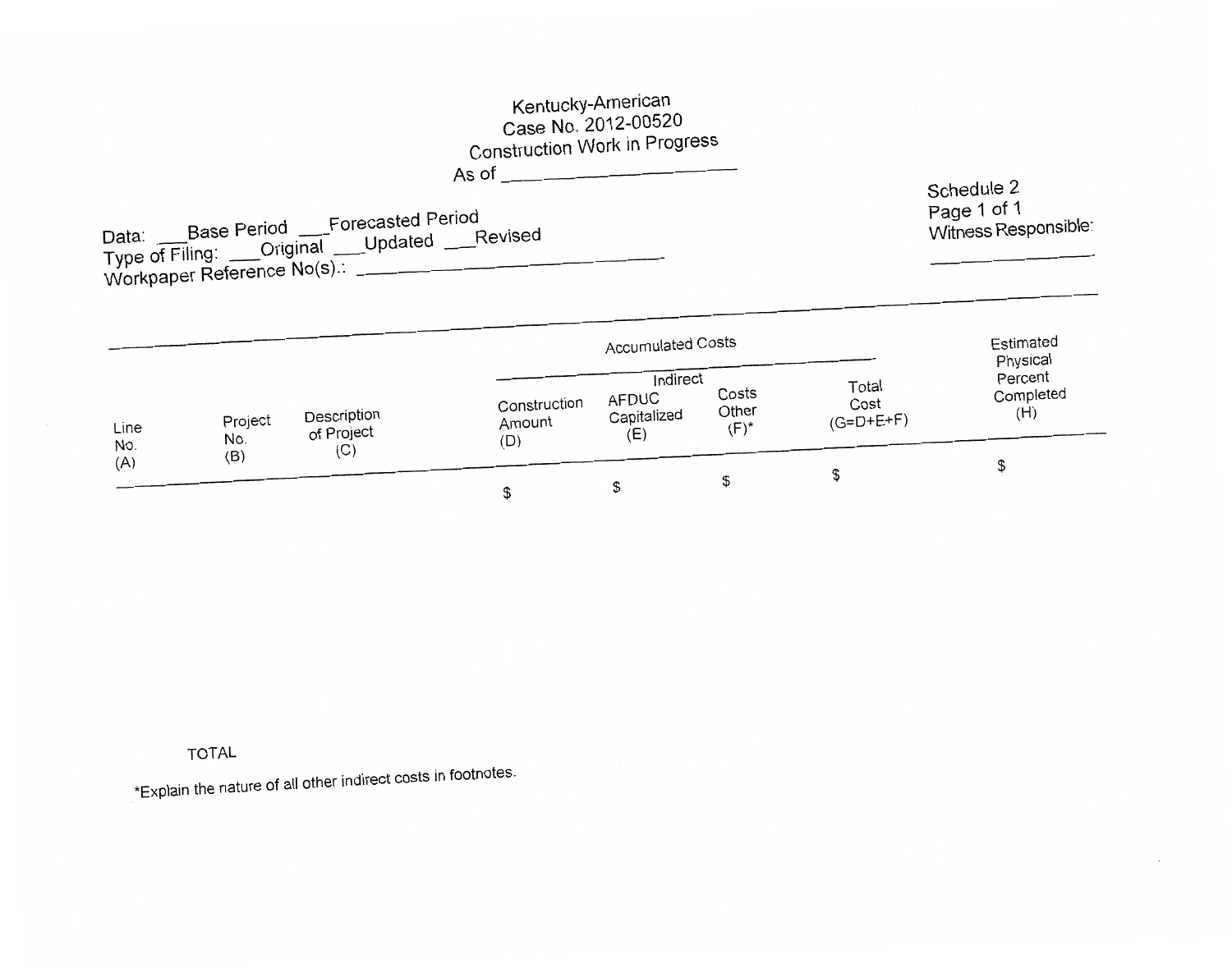## Kentucky-American Case No. 2012-00520 Construction Work in Progress - Percent Complete\* As of

Data: \_\_\_Base Period \_\_\_Forecasted Period<br>Type of Filing: \_\_\_Original \_\_\_Updated \_\_\_Revised Workpaper Reference No(s). Schedule 3 Page 1 of 1 Witness Responsible:

| Line<br>No.<br>(A) | Project<br>No.<br>(B) | Date<br>Construction<br>Work Began<br>(C) | Estimated<br>Project<br>Completion<br>Date<br>(D) | Percent<br>ot<br>Elapsed<br>Time<br>(E) | Original<br>Budget<br>Estimate<br>(F | Most<br>Recent<br><b>Budget</b><br>Estimate<br>(G) | <b>Total Project</b><br>Expenditures<br>(H) | Percent of<br>Total<br>Expenditures<br>$(I)=H+G$ |
|--------------------|-----------------------|-------------------------------------------|---------------------------------------------------|-----------------------------------------|--------------------------------------|----------------------------------------------------|---------------------------------------------|--------------------------------------------------|
|                    |                       |                                           |                                                   |                                         |                                      |                                                    |                                             |                                                  |

\*Should be based on expenditures including AFUDC.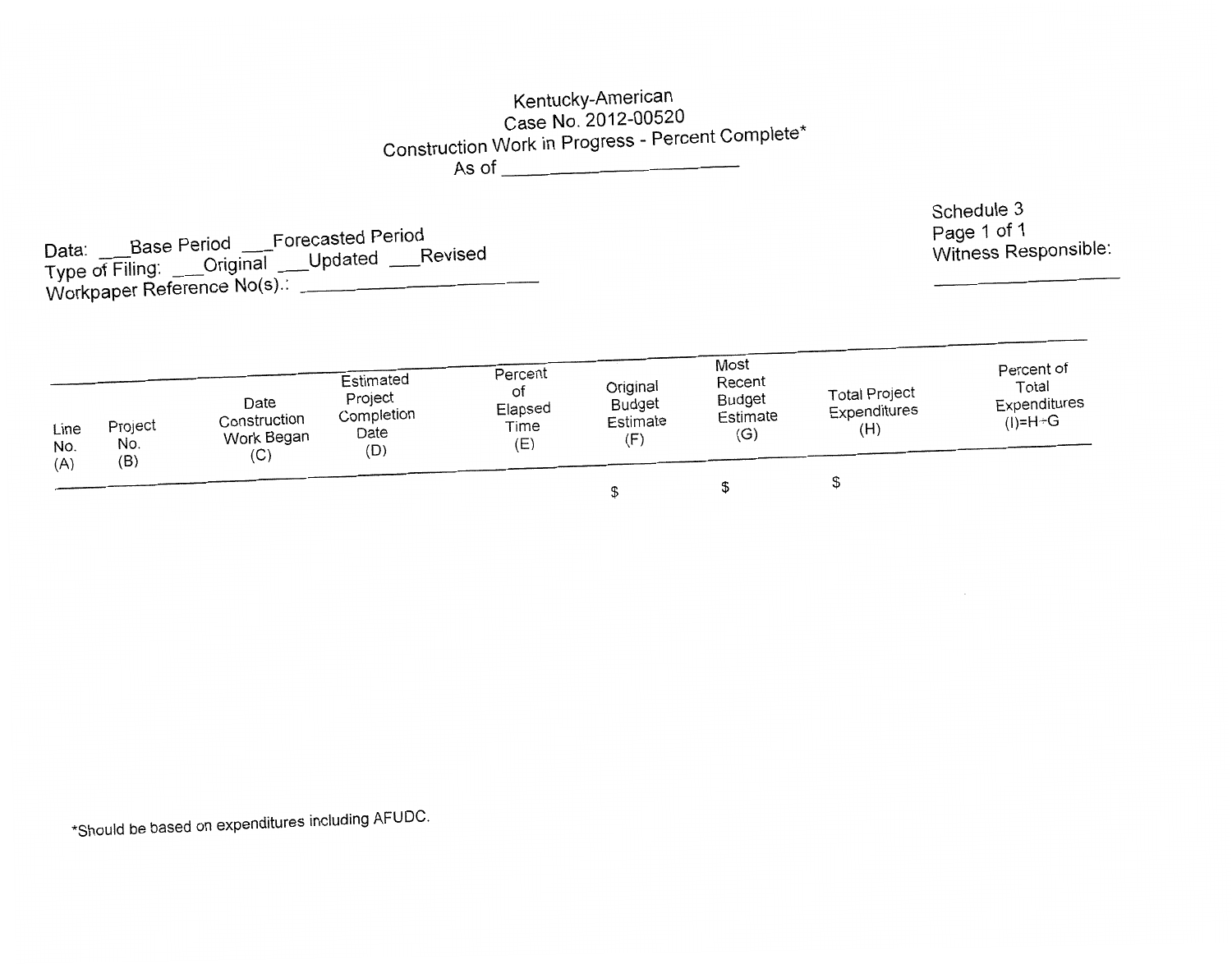| Kentucky-American<br>Case No. 2012-00520<br>Monthly Payroll Variance Analysis<br>As of $\_\_$                             |                                                   |
|---------------------------------------------------------------------------------------------------------------------------|---------------------------------------------------|
| Type of Filing: ___Original ___Updated ___Revised<br>Workpaper Reference No(s).: ______                                   | Schedule 4<br>Page 1 of 1<br>Witness Responsible: |
| <b>Monthly Actual</b><br><b>Monthly Budget</b><br>Total<br>OT<br>Reg.<br>Employee<br>Total<br>OT<br>Reg.<br>Group<br>Date | Variance Percent<br>Total<br>OT<br>Reg.           |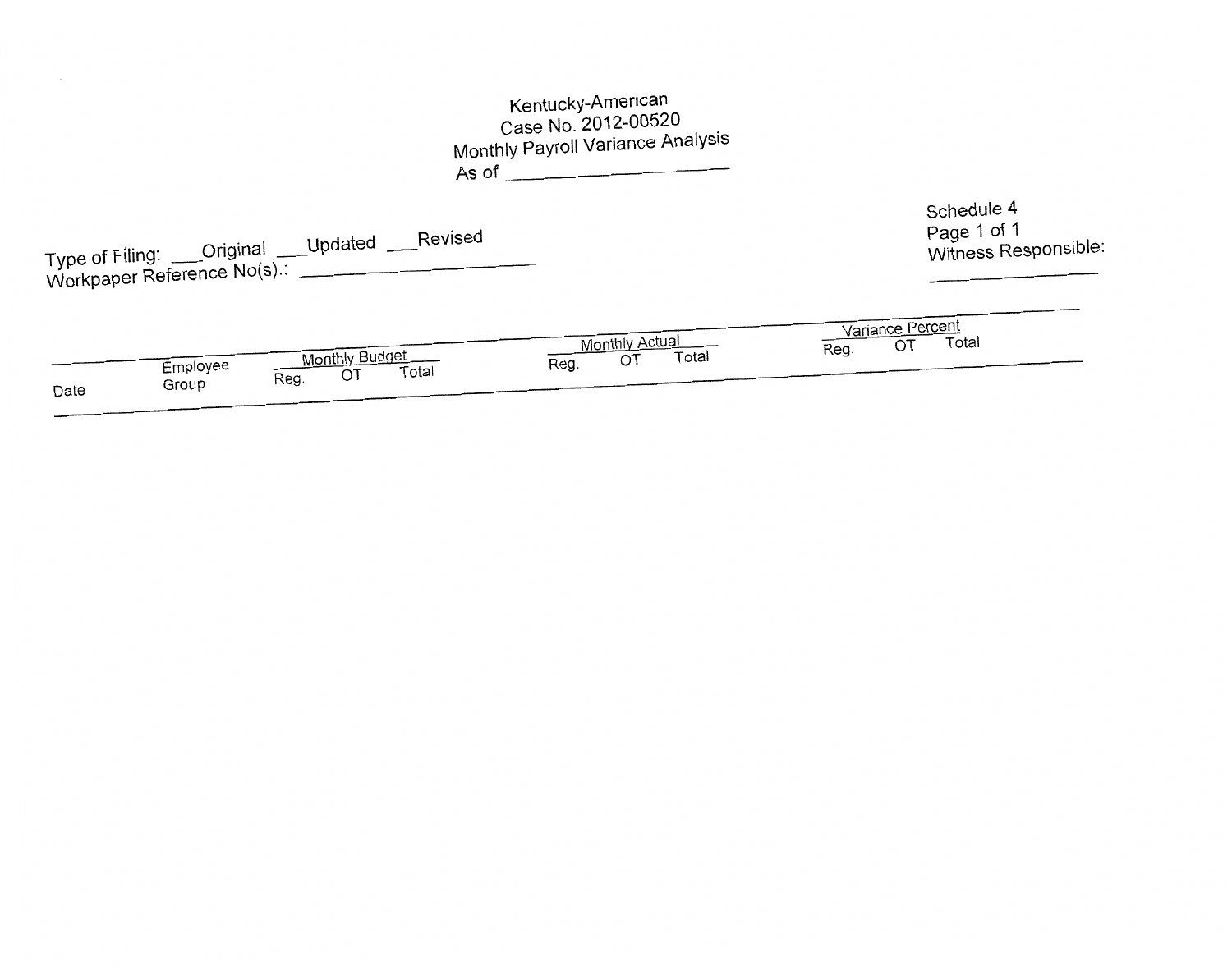|      |       |                  |                                                                                                               |                 | Kentucky-American<br>Case No. 2012-00520<br>Gross Additions, Retirements, and Transfers<br>$\mathsf{T}\circ$ |        |                                            |                                                   |               |
|------|-------|------------------|---------------------------------------------------------------------------------------------------------------|-----------------|--------------------------------------------------------------------------------------------------------------|--------|--------------------------------------------|---------------------------------------------------|---------------|
|      |       |                  | Data: Base Period Forecasted Period<br>Type of Filing: Criginal Updated Revised<br>Workpaper Reference No(s). | $From \fbox{1}$ |                                                                                                              |        |                                            | Schedule 5<br>Page 1 of 1<br>Witness Responsible: |               |
|      |       |                  |                                                                                                               |                 |                                                                                                              |        | Transfers/Reclassifications<br>Explanation | Other Accounts                                    | Ending        |
| Line | Acct. | Account<br>Title | Beginning<br>Balance                                                                                          | Additions       | Retirements                                                                                                  | Amount | of Transfers                               | Involved                                          | Balance<br>\$ |
| No.  | No.   |                  | \$                                                                                                            | \$              | \$                                                                                                           | \$     |                                            |                                                   |               |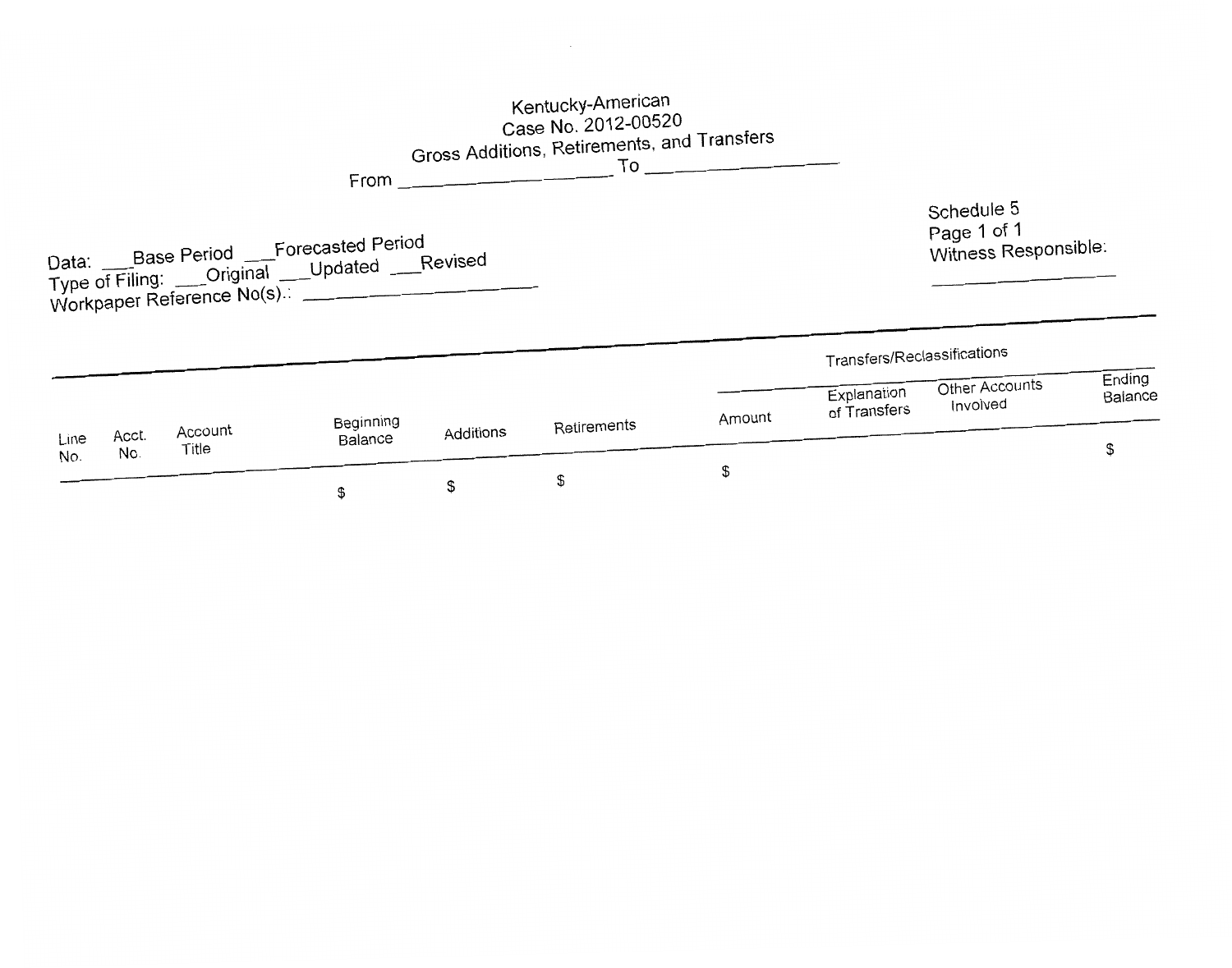# Kentucky-American Case No. 2012-00520 Leased Property (Total Company)

As of  $\overline{\qquad \qquad }$ 

Schedule 6 Page 1 of 1<br>Witness Responsible:

|                                          |                                            |                   |                         |                            | Dollar'<br>Value of  | Explain Method of |
|------------------------------------------|--------------------------------------------|-------------------|-------------------------|----------------------------|----------------------|-------------------|
| Identification<br>or Reference<br>Number | Description of Type<br>and Use of Property | Name of<br>Lessee | Frequency<br>of Payment | Amount of<br>Lease Payment | Property<br>Involved | Capitalization    |

\*If not available, an estimate should be furnished.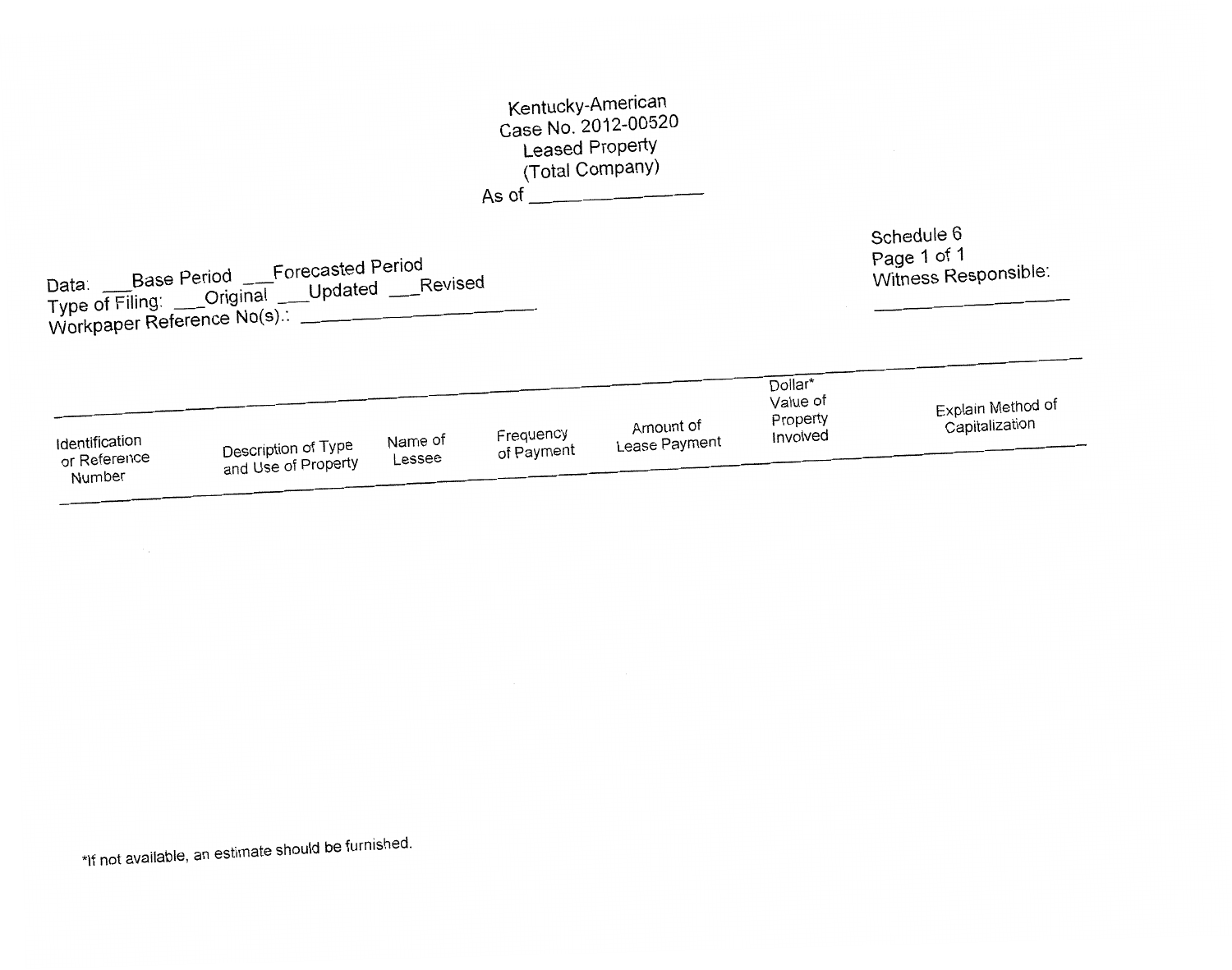#### Kentucky-American Case No. 2012-00520 Property Held for Future Use Included in Rate Base  $As of$ Schedule 7 Page 1 of 1 Data: \_\_\_\_Base Period \_\_\_Forecasted Period Witness Responsible: Type of Filing: Original Updated Revised Workpaper Reference No(s): **Expenses Incurred Revenue Realized** Acct. **Net** No. Description Acct. Amount Original No. Description Accumulated Description Amount Original Acquisition Cost Depreciation and Location  $Cost$ Date

Line

No.

of Property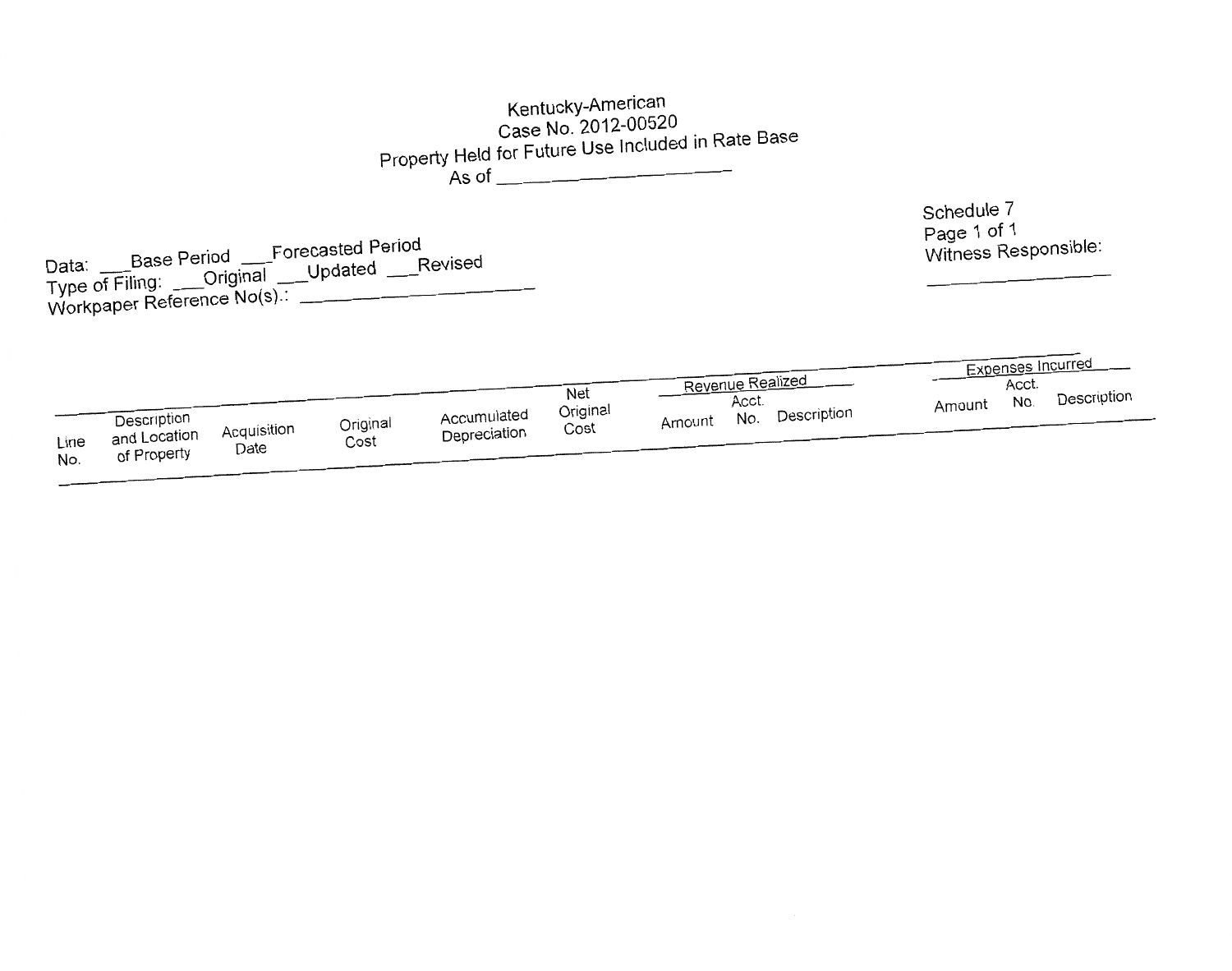# Kentucky-American Case No. 2012-00520 Certain Deferred Credits and Accumulated Deferred Income Taxes\* As of

Data: \_\_\_Base Period \_\_\_Forecasted Period Type of Filing: \_\_\_Original \_\_\_\_Updated \_\_\_Revised Workpaper Reference No(s).

Schedule 8 Page 1 of 1 Witness Responsible:

Line Description Account No. No. Customers' Advances for Construction Contributions in Aid of Construction Investment Tax Credits: 3% Credit Pre 1971 1971 4% Credit 1975 6% Additional Credit 1981 10% Credit on Recovery Property **ITC Tax Benefits Sold** Deferred Income Taxes: **Accelerated Amortization** Liberalized Depreciation **ACRS Tax Benefits Sold** Other (Specify and list separately) Other (Specify and list separately)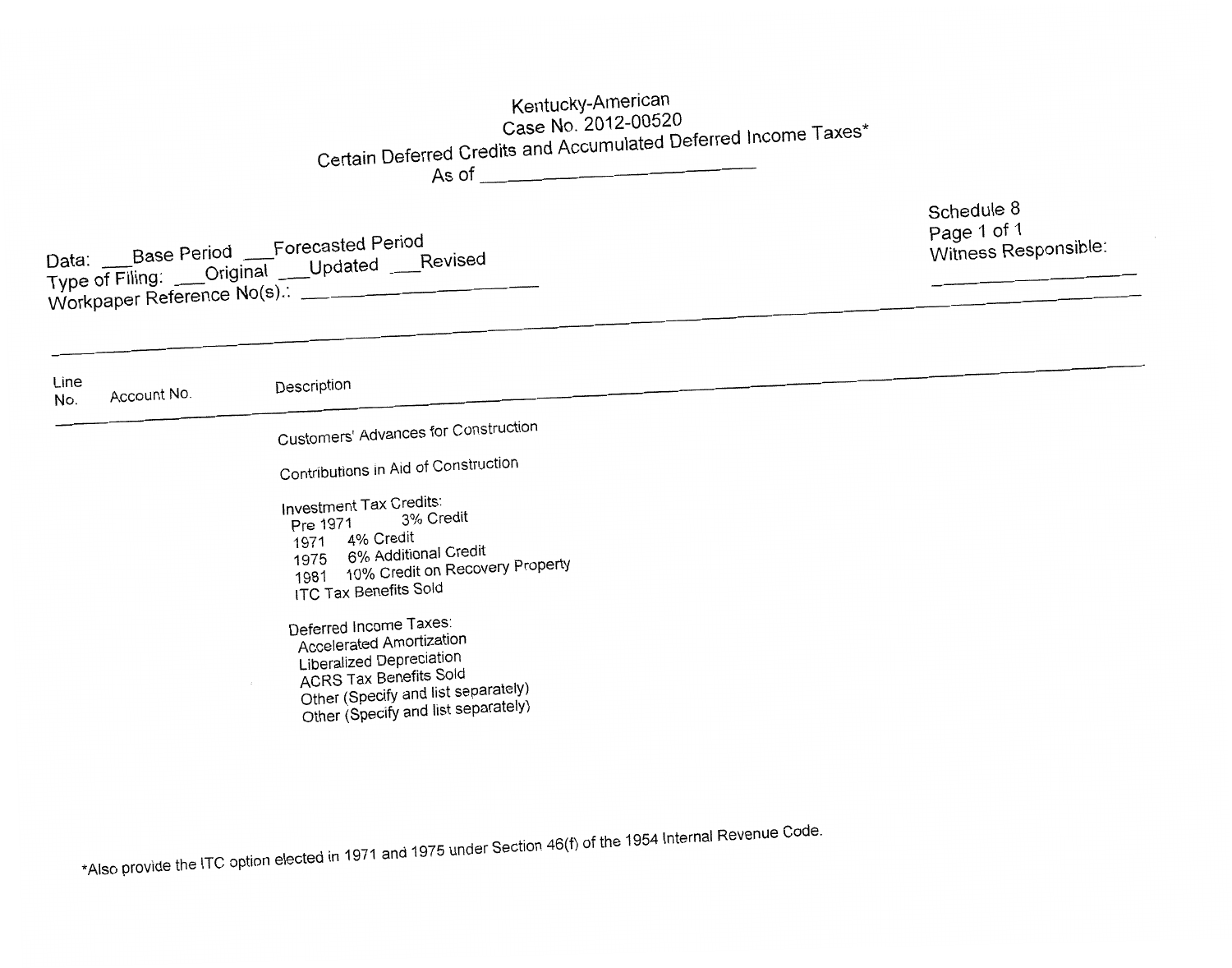|                                  |                                                                                                                                                                                               | For the 12 Months Ended |            | Kentucky-American<br>Case No. 2012-00520 | Adjusted Jurisdictional Federal and State Income Taxes* | Schedule 9<br>Page 1 of 3        |                |
|----------------------------------|-----------------------------------------------------------------------------------------------------------------------------------------------------------------------------------------------|-------------------------|------------|------------------------------------------|---------------------------------------------------------|----------------------------------|----------------|
|                                  | Data: ____Base Period ____Forecasted Period<br>Type of Filing: ____Original ____Updated ____Revised<br>Workpaper Reference No(s).                                                             |                         |            |                                          |                                                         | Witness Responsible:             |                |
|                                  |                                                                                                                                                                                               |                         |            | At Current Rates<br>Schedule 49          |                                                         | At Proposed Rates<br>Adjustments | Adjusted       |
|                                  |                                                                                                                                                                                               |                         | Unadjusted | Adjustments                              | Adjusted<br>(3)                                         | (4)                              | (5)            |
| Line<br>No.                      | Description                                                                                                                                                                                   |                         | (1)<br>\$  | (2)<br>\$                                | $\mathfrak{L}$                                          | \$                               | $\mathfrak{S}$ |
|                                  | Operating Income Before Income Taxes                                                                                                                                                          |                         |            |                                          |                                                         |                                  |                |
| $\mathbf{2}$                     | Reconciling Items                                                                                                                                                                             |                         |            |                                          |                                                         |                                  |                |
| 3                                | Interest Charges                                                                                                                                                                              |                         |            |                                          |                                                         |                                  |                |
| 4                                | Tax Accelerated Depreciation                                                                                                                                                                  |                         |            |                                          |                                                         |                                  |                |
| 5                                | <b>Book Depreciation</b>                                                                                                                                                                      |                         |            |                                          |                                                         |                                  |                |
| 6                                | Excess of Tax Over Book Depreciation                                                                                                                                                          |                         |            |                                          |                                                         |                                  |                |
| $\tau$                           | Other Reconciling Items (Specify and List)                                                                                                                                                    |                         |            |                                          |                                                         |                                  |                |
| 8                                | <b>Total Reconciling Items</b>                                                                                                                                                                |                         |            |                                          |                                                         |                                  |                |
| 9                                | Taxable Income                                                                                                                                                                                |                         |            |                                          |                                                         |                                  |                |
| 10<br>11<br>12<br>13<br>14<br>15 | Income Tax Rates:<br>%<br>$@ -$<br>$\mathcal{L}$<br>- %<br>5<br>$\sqrt{\frac{9}{6}}$<br>$@$ $-$<br>$\frac{1}{\sqrt{2}}$<br>$^{\copyright}$<br>$\overline{\omega}^{\prime\prime}$ %<br>Over \$ |                         |            |                                          |                                                         |                                  |                |
|                                  | Federal (State) Income Tax Liability                                                                                                                                                          |                         |            |                                          |                                                         |                                  |                |
|                                  | *Separate schedules should be completed for the federal and state calculation.                                                                                                                |                         |            |                                          |                                                         |                                  |                |

 $\mathcal{A}^{\text{max}}_{\text{max}}$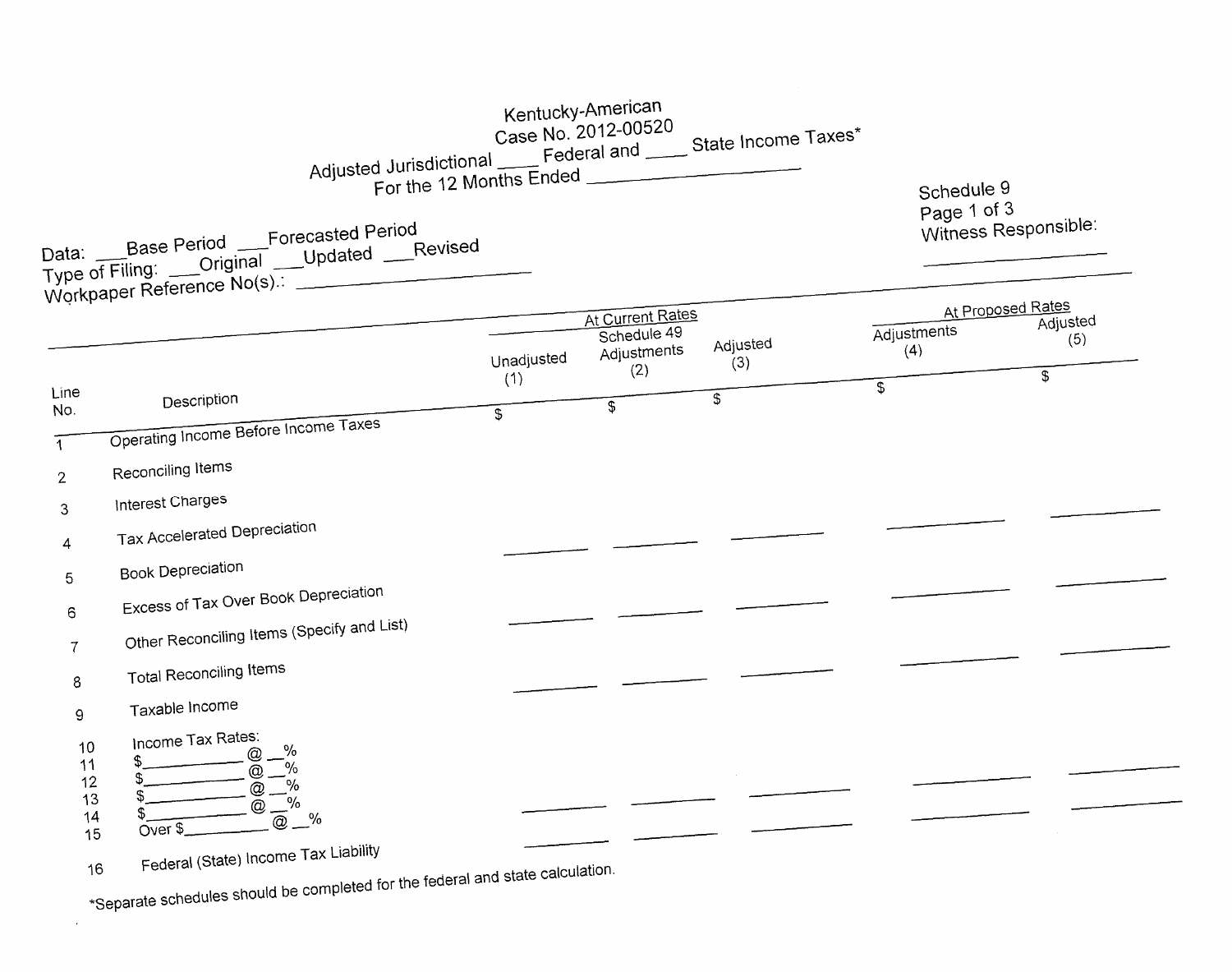|             |                                                                                                                       |                   | Kentucky-American<br>Case No. 2012-00520<br>For the 12 Months Ended | Adjusted Jurisdictional Federal and State Income Taxes* |                           |                      |
|-------------|-----------------------------------------------------------------------------------------------------------------------|-------------------|---------------------------------------------------------------------|---------------------------------------------------------|---------------------------|----------------------|
|             | Data: Base Period Forecasted Period<br>Type of Filing: ___Original ___Updated ___Revised<br>Workpaper Reference No(s) |                   |                                                                     |                                                         | Schedule 9<br>Page 2 of 3 | Witness Responsible: |
|             |                                                                                                                       |                   | <b>At Current Rates</b>                                             |                                                         |                           | At Proposed Rates    |
|             |                                                                                                                       |                   | Schedule 49                                                         |                                                         |                           | Adjusted             |
|             |                                                                                                                       | Unadjusted<br>(1) | Adjustments<br>(2)                                                  | Adjusted<br>(3)                                         | Adjustments<br>(4)        | (5)                  |
| Line<br>No. | Description                                                                                                           |                   |                                                                     |                                                         |                           | \$                   |
| 17<br>18    | <b>Investment Tax Credits</b><br>Federal (State) Income Taxes - Current                                               |                   |                                                                     |                                                         |                           | \$                   |
| 19          | Deferred Income Taxes                                                                                                 |                   |                                                                     |                                                         |                           |                      |
| 20          | Tax Accelerated Depreciation                                                                                          |                   |                                                                     |                                                         |                           |                      |
| 21          | Tax Straight-Line Depreciation                                                                                        |                   |                                                                     |                                                         |                           |                      |
| 22          | Excess of Accelerated Over Straight-Line<br>Depreciation                                                              |                   |                                                                     |                                                         |                           |                      |
| 23          | Deferred Income Tax @ _____%                                                                                          |                   |                                                                     |                                                         |                           |                      |
| 24          | Amortization of Prior Years Deferred<br>Income Taxes                                                                  |                   |                                                                     |                                                         |                           |                      |
| 25          | Net Deferred Income Taxes Resulting from<br>Depreciation                                                              |                   |                                                                     |                                                         |                           |                      |
| 26          | Investment Tax Credit Deferred                                                                                        |                   |                                                                     |                                                         |                           |                      |
| 27          | Amortization of Prior Years I.T.C.                                                                                    |                   |                                                                     |                                                         |                           |                      |
|             | *Separate schedules should be completed for the federal and state calculation.                                        |                   |                                                                     |                                                         |                           |                      |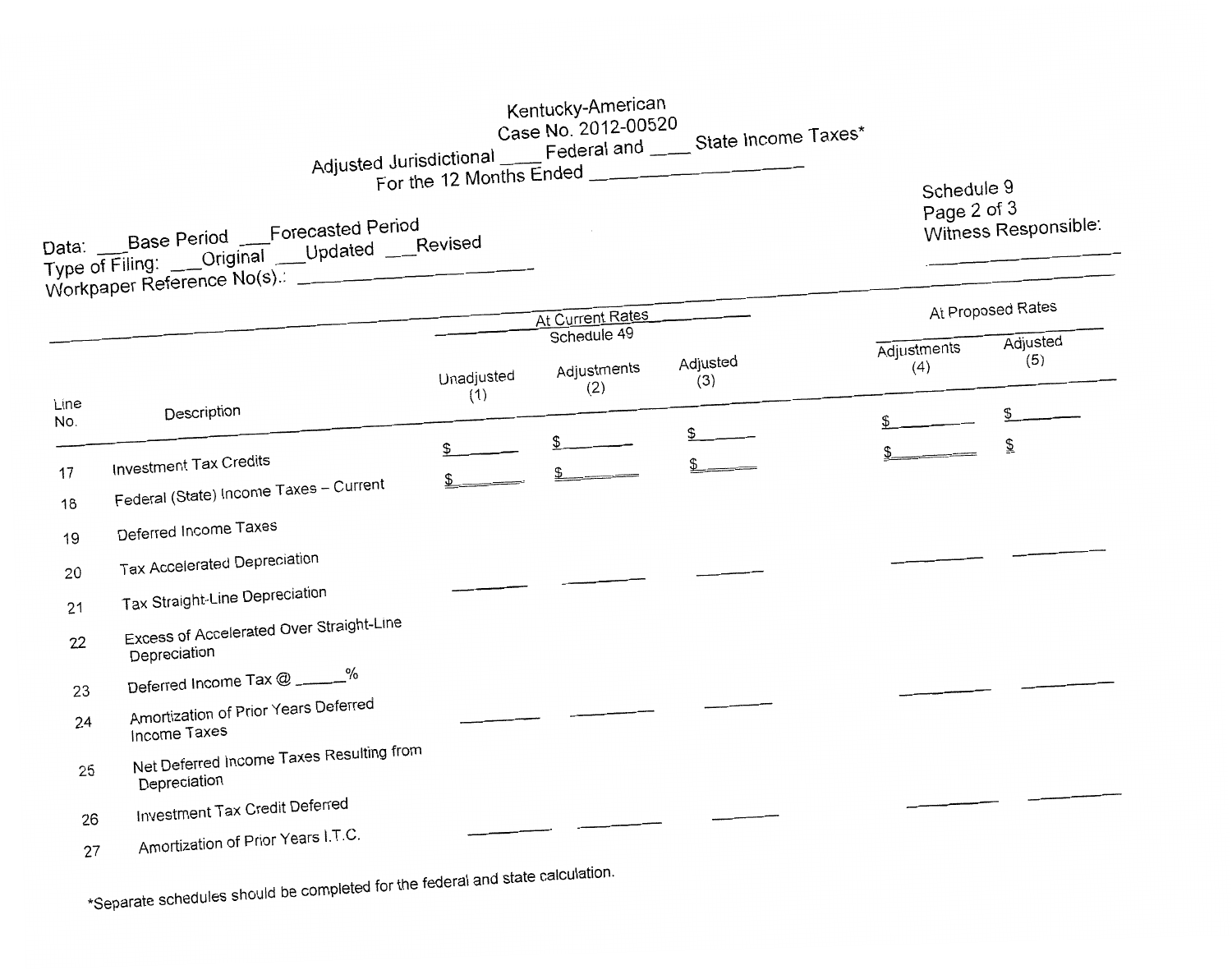## Kentucky-American Case No. 2012-00520 Adjusted Jurisdictional \_\_\_\_ Federal and \_\_\_\_ State Income Taxes\* For the 12 Months Ended

Data: \_\_\_Base Period \_\_\_Forecasted Period Type of Filing: \_\_\_Original \_\_\_Updated \_\_\_Revised Workpaper Reference No(s): Schedule 9 Page 3 of 3 Witness Responsible:

|             |                                                      |                   | At Current Rates   |                   |                    |                 |
|-------------|------------------------------------------------------|-------------------|--------------------|-------------------|--------------------|-----------------|
|             |                                                      |                   | Schedule 49        | At Proposed Rates |                    |                 |
| Line<br>No. | Description                                          | Unadjusted<br>(1) | Adjustments<br>(2) | Adjusted<br>(3)   | Adjustments<br>(4) | Adjusted<br>(5) |
| 28          | Investment Tax Credit - Net                          | \$                | \$                 | \$                | \$                 | \$              |
| 29          | Other Tax Deferrals (Specify and List<br>Separately) |                   |                    |                   |                    | ⅀               |
| 30          | <b>Total Deferred Income Taxes</b>                   |                   |                    |                   |                    | \$              |
| 31          | Total Federal (State) Income Taxes                   |                   |                    |                   |                    |                 |

 $(18 + 30)$ 

\*Separate schedules should be completed for the federal and state calculation.